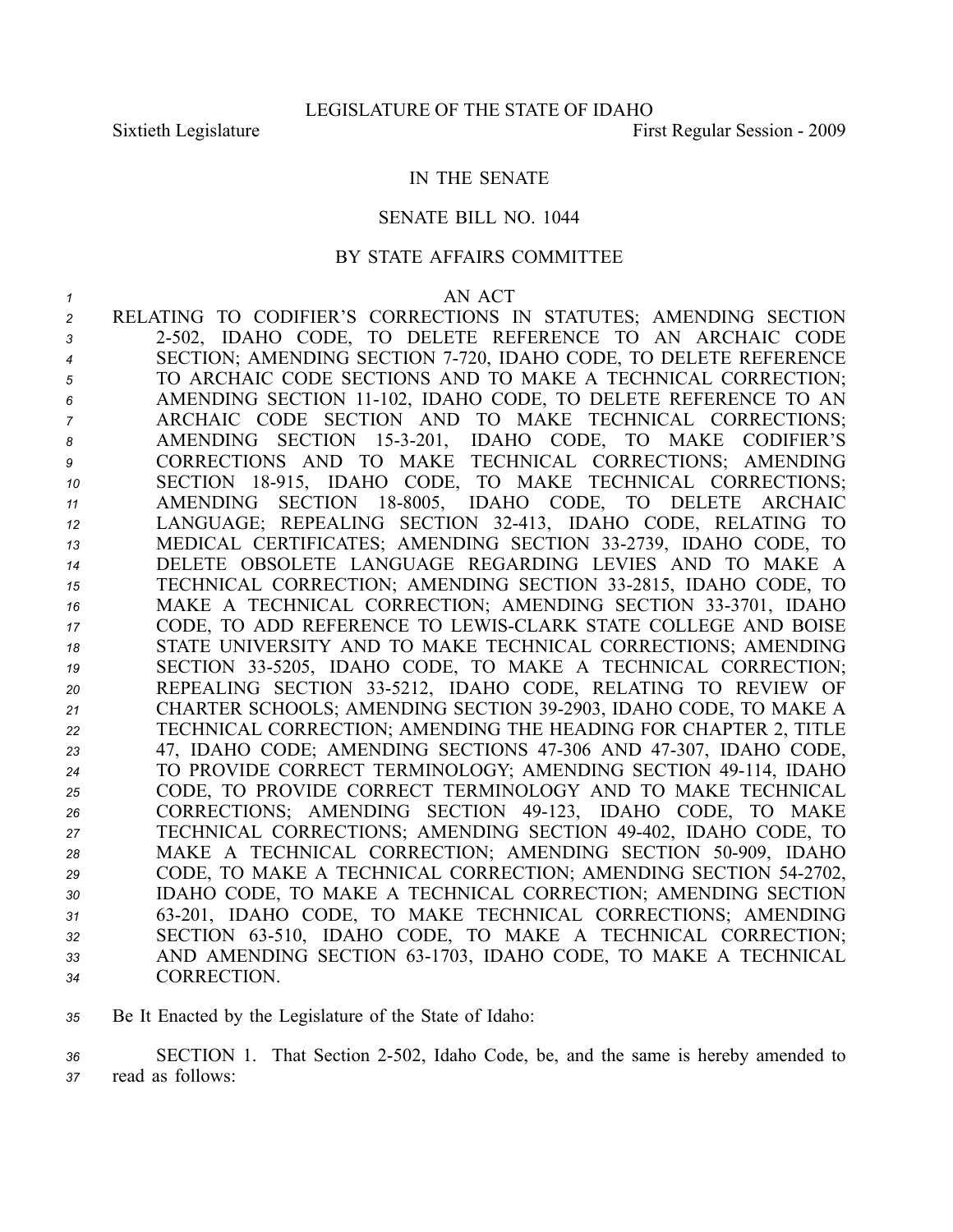2502. GRAND JURY – HOW CONSTITUTED – QUORUM. Sixteen (16) persons shall constitute <sup>a</sup> grand jury, twelve (12) of whom shall constitute <sup>a</sup> quorum, and when of the jurors summoned, no more nor less than sixteen (16) attend they shall constitute the grand jury. If more than sixteen (16) attend the clerk shall call over the list summoned, and the sixteen (16) first answering shall constitute the grand jury. If less than sixteen (16) attend, the panel may be filled to sixteen (16) as provided in section 2410.

*<sup>7</sup>* SECTION 2. That Section 7720, Idaho Code, be, and the same is hereby amended to *<sup>8</sup>* read as follows:

 7720. APPLICATION TO MUNICIPALITIES. Nothing in this code must be construed to abrogate or repeal any statute provided for the taking of property in any municipality for street purposes. Any municipality at its option may exercise the right of eminent domain under the provisions of this chapter for any of the uses and purposes mentioned in sections 50–1124 and 501125, in like manner and to the same extent as for any of the purposes mentioned in section 7-701, Idaho Code.

*<sup>15</sup>* SECTION 3. That Section 11102, Idaho Code, be, and the same is hereby amended to *<sup>16</sup>* read as follows:

 11102. FORM OF WRIT. The writ of execution must be issued in the name of the people, sealed with the seal of the court, and subscribed by the clerk, and be directed to the sheriff, and it must intelligently refer to the judgment, stating the court, the county where the judgment roll is filed, and if it be for money, the amount thereof, and the amount actually due thereon, and if made payable in <sup>a</sup> specified kind of money, or currency, as provided in section 22 10 1104, the execution must also state the kind of money or currency in which the judgment is payable, and must require the sheriff substantially as follows:

 (1.) If it be against the property of the judgment debtor, it must require the sheriff to satisfy the judgment, with interest, out of the personal property of such debtor, and if sufficient personal property can not cannot be found, then out of his real property; or if the judgment be <sup>a</sup> lien upon real property, then out of the real property belonging to him on the day when the judgment was docketed, or at any time thereafter; or if the execution be issued to <sup>a</sup> county other than the one in which the judgment was recovered, on the day when the transcript of the docket was filed in the office of the recorder of such county, stating such day, or any time thereafter.

*<sup>32</sup>* (2.) If it be against real or personal property in the hands of the personal representatives, *<sup>33</sup>* heirs, devisees, legatees, tenants, or trustees, it must require the sheriff to satisfy the judgment, *<sup>34</sup>* with interest, out of such property.

*<sup>35</sup>* (3.) If it be against the person of the judgment debtor, it must require the sheriff to arrest *<sup>36</sup>* such debtor and commit him to the jail of the county until he pay the judgment, with interest, *<sup>37</sup>* or be discharged according to law.

 (4.) If it be issued on <sup>a</sup> judgment made payable in <sup>a</sup> specified kind of money or currency, 39 as provided in section 10-1104, it must also require the sheriff to satisfy the same in the kind of money or currency in which the judgment is made payable, and the sheriff must refuse paymen<sup>t</sup> in any other kind of money or currency; and in case of levy and sale of property of the judgment debtor, he must refuse paymen<sup>t</sup> from any purchaser at such sale in any other kind of money or currency than that specified in the execution. The sheriff collecting money or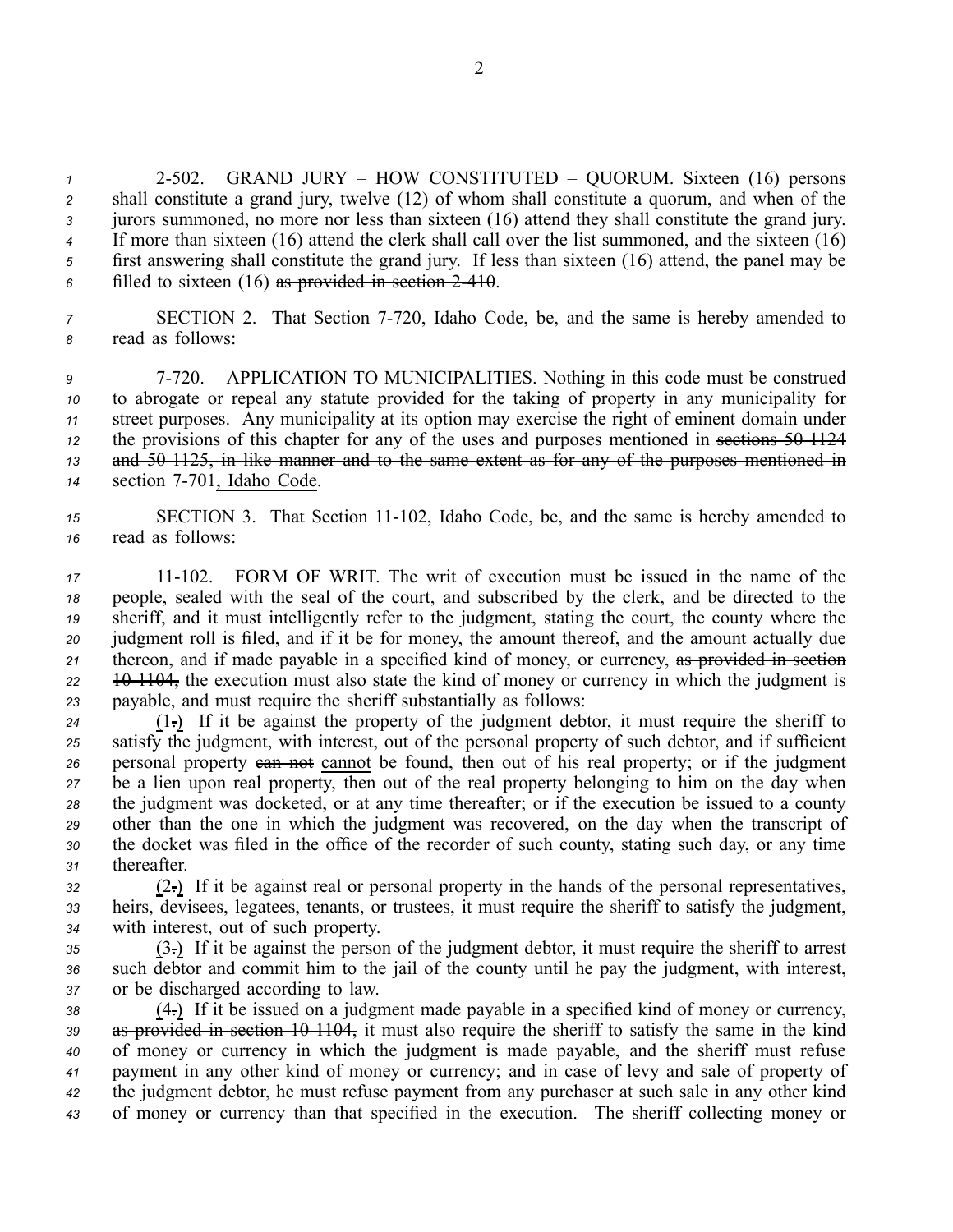currency in the manner required by this chapter, must pay to the plaintiff or party entitled to recover the same, the same kind of money or currency received by him, and in case of neglect or refusal so to do, he shall be liable on his official bond to the judgment creditor in three (3) times the amount of the money so collected.

 (5.) If it be for the delivery of the possession of real or personal property, it must require the sheriff to deliver the possession of the same, describing it, to the party entitled thereto, and may at the same time require the sheriff to satisfy any costs, damages, rents or profits recovered by the same judgment, out of the personal property of the person against whom it was rendered, and the value of the property for which the judgment was rendered, to be specified therein, if a delivery thereof can not cannot be had; and if sufficient personal property can not cannot be found, then out of the real property, as provided in the first subdivision subsection  $(1)$  of this *<sup>12</sup>* section.

*<sup>13</sup>* SECTION 4. That Section 153201, Idaho Code, be, and the same is hereby amended to *<sup>14</sup>* read as follows:

*<sup>15</sup>* 153201. VENUE FOR FIRST AND SUBSEQUENT ESTATE PROCEEDINGS – *<sup>16</sup>* LOCATION OF PROPERTY. (a) Venue for the first informal or formal testacy or appointment *<sup>17</sup>* proceedings after <sup>a</sup> decedent's death is:

*<sup>18</sup>* (1) iIn the county where the decedent had his domicile at the time of his death; or

19 (2)  $\overline{f}$  if the decedent was not domiciled in this state, in any county where property of the *<sup>20</sup>* decedent was located at the time of his death.

*<sup>21</sup>* (b) Venue for all subsequent proceedings within the exclusive jurisdiction of the court *<sup>22</sup>* is in the place where the initial proceedings occurred, unless the initial proceeding has been 23 transferred as provided in section 15-1-303 of this code or subsection (c) of this section.

*<sup>24</sup>* (c) If the first proceeding was informal, on application of an interested person and after *<sup>25</sup>* notice to the proponen<sup>t</sup> in the first proceeding, the court, upon finding that venue is elsewhere, *<sup>26</sup>* may transfer the proceeding and the file to the other court.

 (d) For the purpose of aiding determinations concerning location of assets which may 28 be relevant in cases involving non domiciliaries nondomiciliaries, a debt, other than one 29 evidenced by investment or commercial paper or other instrument in favor of a non-domiciliary nondomiciliary, is located where the debtor resides or, if the debtor is <sup>a</sup> person other than an individual, at the place where it has its principal office. Commercial paper, investment paper and other instruments are located where the instrument is. An interest in property held in trust is located where the trustee may be sued.

*<sup>34</sup>* SECTION 5. That Section 18915, Idaho Code, be, and the same is hereby amended to *<sup>35</sup>* read as follows:

 18915. ASSAULT OR BATTERY UPON CERTAIN PERSONNEL – PUNISHMENT. (1) Any person who commits <sup>a</sup> crime provided for in this chapter against or upon <sup>a</sup> justice, judge, magistrate, prosecuting attorney, public defender, peace officer, bailiff, marshal, sheriff, police officer, correctional officer, employee of the department of correction, employee of <sup>a</sup> private prison contractor while employed at <sup>a</sup> private correctional facility in the state of Idaho, employees of the department of water resources authorized to enforce the provisions of chapter 38, title 42, Idaho Code, jailer, parole officer, misdemeanor probation officer, officer of the Idaho state police, fireman, social caseworkers or social work specialists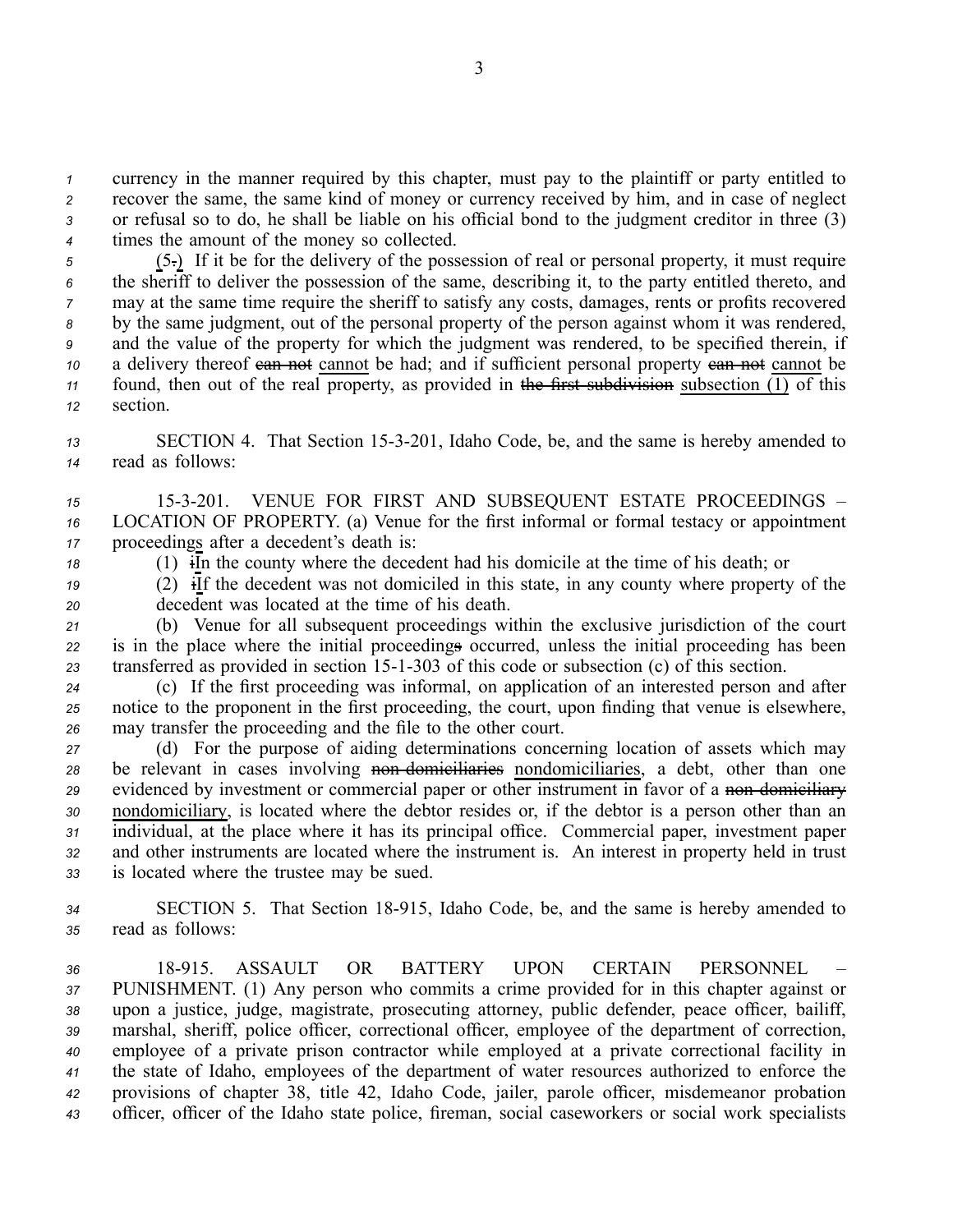of the department of health and welfare, employee of <sup>a</sup> state secure confinement facility for juveniles, employee of <sup>a</sup> juvenile detention facility, <sup>a</sup> teacher at <sup>a</sup> detention facility or <sup>a</sup> juvenile probation officer, emergency medical technician certified by the department of health and <sup>4</sup> welfare, emergency medical technician-ambulance certified by the department of health and 5 welfare, advanced emergency medical technician and EMT-paramedic certified by the state board of medicine, <sup>a</sup> member, employee or agen<sup>t</sup> of the state tax commission, United States marshal, or federally commissioned law enforcement officer or their deputies or agents and the perpetrator knows or has reason to know of the victim's status, the punishment shall be as follows:

*<sup>10</sup>* (a) For committing battery with intent to commit <sup>a</sup> serious felony the punishment shall *11* be imprisonment in the state prison not to exceed twenty-five (25) years.

*<sup>12</sup>* (b) For committing any other crime in this chapter the punishment shall be doubled that *<sup>13</sup>* provided in the respective section, excep<sup>t</sup> as provided in subsections (2) and (3) of this *<sup>14</sup>* section.

 (2) For committing a violation of the provisions of section 18-901 or 18-903, Idaho Code, against the person of <sup>a</sup> former or presen<sup>t</sup> justice, judge or magistrate, jailer or correctional officer or other staff of the department of correction, or <sup>a</sup> county jail, or of <sup>a</sup> private correctional facility, or of an employee of <sup>a</sup> state secure confinement facility for juveniles, an employee of <sup>a</sup> juvenile detention facility, <sup>a</sup> teacher at <sup>a</sup> detention facility, 20 misdemeanor probation officer or a juvenile probation officer:  $\frac{1}{2}$  misdemeanor probation officer

*<sup>21</sup>* (a) Because of the exercise of official duties or because of the victim's former or presen<sup>t</sup> *<sup>22</sup>* official status,; or

- *<sup>23</sup>* (b) While the victim is engaged in the performance of his duties and the person *<sup>24</sup>* committing the offense knows or reasonably should know that such victim is <sup>a</sup> justice, *<sup>25</sup>* judge or magistrate, jailer or correctional officer or other staff of the department of *<sup>26</sup>* correction, or of <sup>a</sup> private correctional facility, an employee of <sup>a</sup> state secure confinement *<sup>27</sup>* facility for juveniles, an employee of <sup>a</sup> juvenile detention facility, <sup>a</sup> teacher at <sup>a</sup> detention *<sup>28</sup>* facility, misdemeanor probation officer or <sup>a</sup> juvenile probation officer,;
- *<sup>29</sup>* the offense shall be <sup>a</sup> felony punishable by imprisonment in <sup>a</sup> correctional facility for <sup>a</sup> period *<sup>30</sup>* of not more than five (5) years, and said sentence shall be served consecutively to any sentence *<sup>31</sup>* being currently served.

32 (3) For committing a violation of the provisions of section 18-903, Idaho Code, except 33 unlawful touching as described in section 18-903(b), Idaho Code, against the person of a former *<sup>34</sup>* or presen<sup>t</sup> peace officer, sheriff or police officer:

*<sup>35</sup>* (a) Because of the exercise of official duty or because of the victim's former or presen<sup>t</sup> *<sup>36</sup>* official status,; or

*<sup>37</sup>* (b) While the victim is engaged in the performance of his duties and the person *<sup>38</sup>* committing the offense knows or reasonably should know that such victim is <sup>a</sup> peace *<sup>39</sup>* officer, sheriff or police officer,;

*<sup>40</sup>* the offense shall be <sup>a</sup> felony punishable by imprisonment in <sup>a</sup> correctional facility for <sup>a</sup> period *<sup>41</sup>* of not more than five (5) years, and said sentence shall be served consecutively to any sentence *<sup>42</sup>* being currently served.

*<sup>43</sup>* SECTION 6. That Section 188005, Idaho Code, be, and the same is hereby amended to *<sup>44</sup>* read as follows: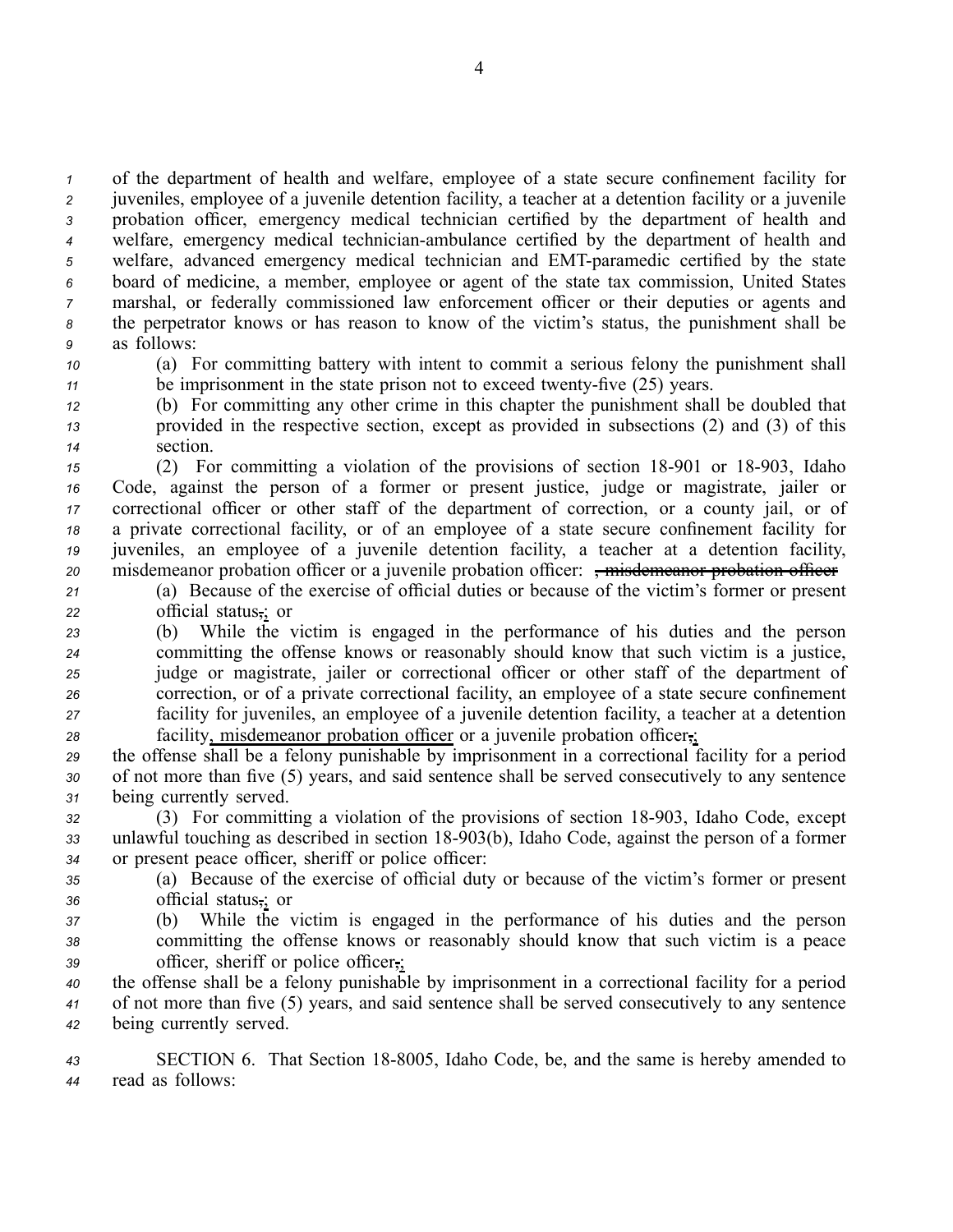*<sup>1</sup>* 188005. PENALTIES. (1) Any person who pleads guilty to or is found guilty of <sup>a</sup> *2* violation of the provisions of section  $18-8004(1)(a)$  or  $(5)$ , Idaho Code, for the first time is *3* guilty of a misdemeanor; and, except as provided in section 18-8004C, Idaho Code:

*<sup>4</sup>* (a) May be sentenced to jail for <sup>a</sup> term not to exceed six (6) months; *<sup>5</sup>* (b) May be fined an amount not to exceed one thousand dollars (\$1,000);

*<sup>6</sup>* (c) Shall be advised by the court in writing at the time of sentencing of the penalties

*7* that will be imposed for subsequent violations of the provisions of section 18-8004, Idaho *<sup>8</sup>* Code, which advice shall be signed by the defendant, and <sup>a</sup> copy retained by the court *<sup>9</sup>* and another copy retained by the prosecuting attorney; and

 (d) Shall have his driving privileges suspended by the court for <sup>a</sup> period of thirty (30) days which shall not be reduced and during which thirty (30) day period absolutely no driving privileges of any kind may be granted. After the thirty (30) day period of absolute suspension of driving privileges has passed, the defendant shall have driving privileges suspended by the court for an additional period of at least sixty (60) days, not to exceed one hundred fifty (150) days during which the defendant may reques<sup>t</sup> restricted driving privileges which the court may allow, if the defendant shows by <sup>a</sup> preponderance of the evidence that driving privileges are necessary for his employment or for family health needs.

*<sup>19</sup>* (2) Any person who pleads guilty to or is found guilty of <sup>a</sup> violation of the provisions of 20 section 18-8004(1)(b), Idaho Code, for the first time is guilty of a misdemeanor and subject to:

21 (a) The provisions of section  $18-8005(1)(a)$ , (b) and (c), Idaho Code; and

*<sup>22</sup>* (b) The provisions of section 49335, Idaho Code.

*<sup>23</sup>* (3) Any person who pleads guilty to or is found guilty of <sup>a</sup> violation of the provisions of  $24$  section  $18-8004(1)(c)$ , Idaho Code, for the first time, is guilty of a misdemeanor and is subject *25* to:

*26* (a) The provisions of section  $18-8005(1)(a)$ , (b) and (c), Idaho Code; and

*<sup>27</sup>* (b) The provisions of section 49335, Idaho Code.

 (4) Any person who pleads guilty to or is found guilty of <sup>a</sup> violation of the provisions 29 of section 18-8004(1)(a), (b) or (c), Idaho Code, who previously has been found guilty of or has pled guilty to a violation of the provisions of section  $18-8004(1)(a)$ , (b) or (c), Idaho Code, or any substantially conforming foreign criminal violation within ten (10) years, notwithstanding the form of the judgment(s) or withheld judgment(s), and excep<sup>t</sup> as provided in section 188004C, Idaho Code, is guilty of <sup>a</sup> misdemeanor; and, excep<sup>t</sup> as provided in section 188004C, Idaho Code:

 (a) Shall be sentenced to jail for <sup>a</sup> mandatory minimum period of not less than ten (10) days the first fortyeight (48) hours of which must be consecutive, and five (5) days of which must be served in jail, as required by 23 U.S.C. section 164, and may be sentenced to not more than one (1) year, provided however, that in the discretion of the sentencing judge, the judge may authorize the defendant to be assigned to <sup>a</sup> work detail program within the custody of the county sheriff during the period of incarceration;

*<sup>41</sup>* (b) May be fined an amount not to exceed two thousand dollars (\$2,000);

 (c) Shall be advised by the court in writing at the time of sentencing, of the penalties <sup>43</sup> that will be imposed for subsequent violations of the provisions of section 18-8004, Idaho Code, which advice shall be signed by the defendant, and <sup>a</sup> copy retained by the court and another copy retained by the prosecuting attorney;

*<sup>46</sup>* (d) Shall surrender his driver's license or permit to the court;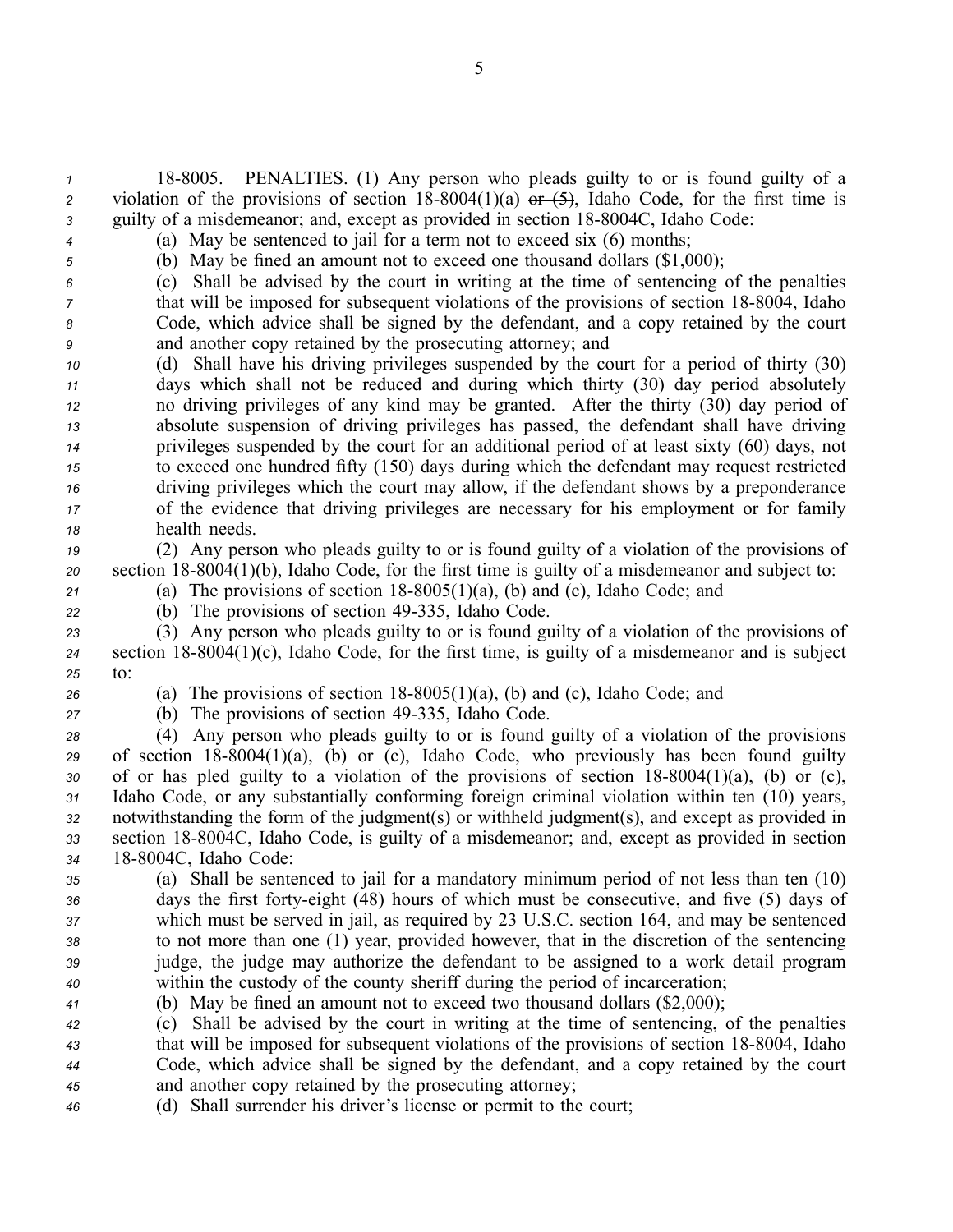*<sup>1</sup>* (e) Shall have his driving privileges suspended by the court for an additional mandatory *<sup>2</sup>* minimum period of one (1) year after release from confinement, during which one (1) *<sup>3</sup>* year period absolutely no driving privileges of any kind may be granted; and

*<sup>4</sup>* (f) Shall, while operating <sup>a</sup> motor vehicle, be required to drive only <sup>a</sup> motor vehicle  $\sigma$  equipped with a functioning ignition interlock system, as provided in section 18-8008, *<sup>6</sup>* Idaho Code, following the one (1) year mandatory license suspension period.

*<sup>7</sup>* (g) If the person has pled guilty or was found guilty for the second time within ten (10) *8* years of a violation of the provisions of section 18-8004(1)(b) or (c), Idaho Code, then the *<sup>9</sup>* provisions of section 49335, Idaho Code, shall apply.

 (5) Except as provided in section 188004C, Idaho Code, any person who pleads guilty to or is found guilty of a violation of the provisions of section  $18-8004(1)(a)$ , (b) or (c), Idaho Code, who previously has been found guilty of or has pled guilty to two (2) or more violations of the provisions of section  $18-8004(1)(a)$ , (b) or (c), Idaho Code, or any substantially conforming foreign criminal violation, or any combination thereof, within ten (10) years, notwithstanding the form of the judgment(s) or withheld judgment(s), shall be guilty of <sup>a</sup> felony; and

 (a) Shall be sentenced to the custody of the state board of correction for not to <sup>18</sup> exceed ten (10) years; provided that notwithstanding the provisions of section 19-2601, Idaho Code, should the court impose any sentence other than incarceration in the state penitentiary, the defendant shall be sentenced to the county jail for <sup>a</sup> mandatory minimum period of not less than thirty (30) days, the first fortyeight (48) hours of which must be consecutive, and ten (10) days of which must be served in jail, as required by 23 U.S.C. 23 section 164; and further provided that notwithstanding the provisions of section 18-111, Idaho Code, <sup>a</sup> conviction under this section shall be deemed <sup>a</sup> felony;

*<sup>25</sup>* (b) May be fined an amount not to exceed five thousand dollars (\$5,000);

*<sup>26</sup>* (c) Shall surrender his driver's license or permit to the court; and

 (d) Shall have his driving privileges suspended by the court for <sup>a</sup> mandatory minimum period of one (1) year after release from imprisonment, and may have his driving privileges suspended by the court for not to exceed five (5) years after release from imprisonment, during which time he shall have absolutely no driving privileges of any kind; and

*<sup>32</sup>* (e) Shall, while operating <sup>a</sup> motor vehicle, be required to drive only <sup>a</sup> motor vehicle 33 equipped with a functioning ignition interlock system, as provided in section 18-8008, *<sup>34</sup>* Idaho Code, following the mandatory one (1) year license suspension period.

 (6) For the purpose of computation of the enhancement period in subsections (4), (5) and (7) of this section, the time that elapses between the date of commission of the offense and the date the defendant pleads guilty or is found guilty for the pending offense shall be excluded. If the determination of guilt against the defendant is reversed upon appeal, the time that elapsed between the date of the commission of the offense and the date the defendant pleads guilty or is found guilty following the appeal shall also be excluded.

 (7) Notwithstanding the provisions of subsections (4) and (5) of this section, any person who has pled guilty or has been found guilty of <sup>a</sup> felony violation of the provisions of section 43 18-8004, Idaho Code, a felony violation of the provisions of section 18-8004C, Idaho Code, <sup>a</sup> violation of the provisions of section 188006, Idaho Code, <sup>a</sup> violation of the provisions of section 184006 3.(b), Idaho Code, or any substantially conforming foreign criminal felony violation, and within fifteen (15) years pleads guilty or is found guilty of <sup>a</sup> further violation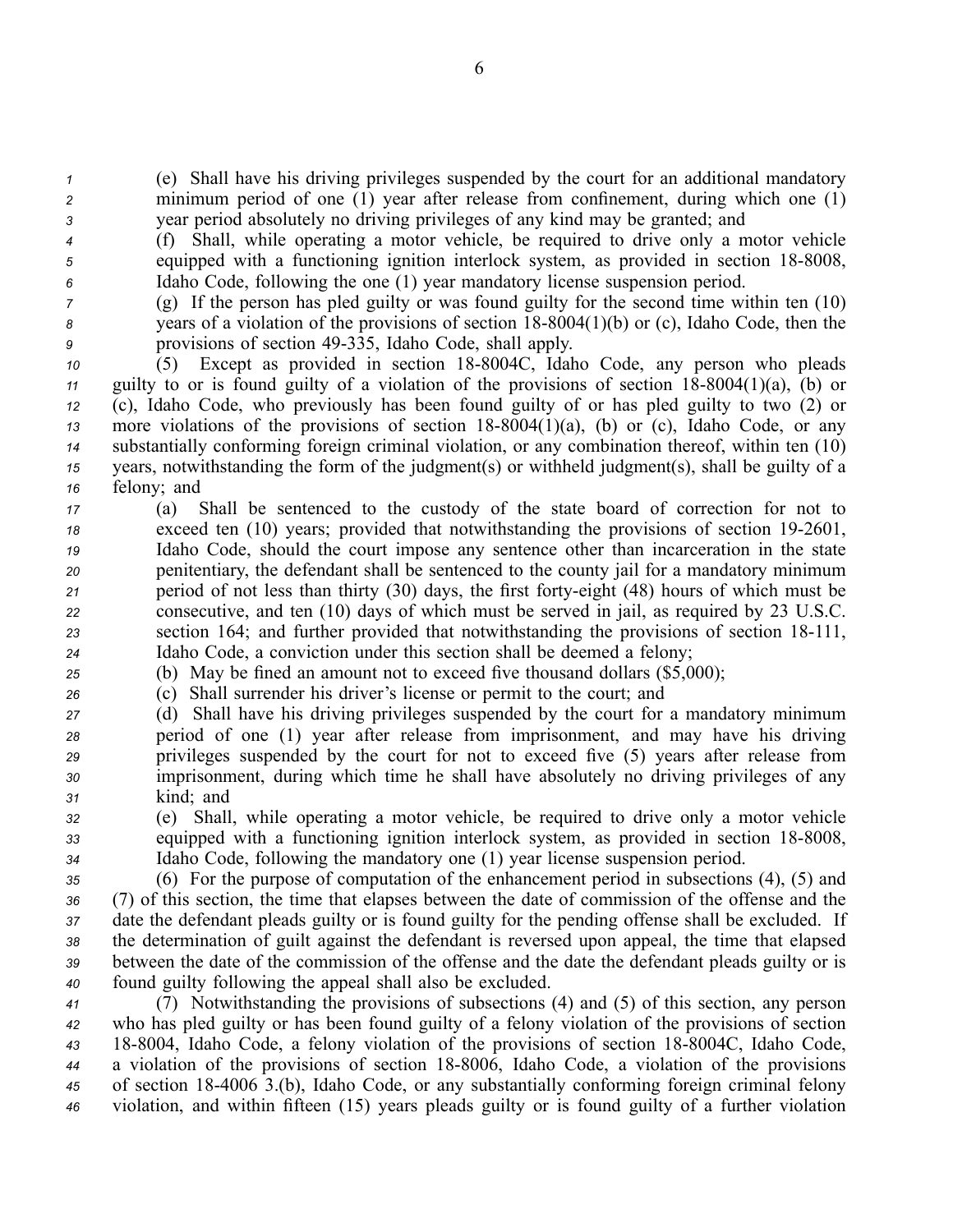*1* of the provisions of section 18-8004, Idaho Code, shall be guilty of a felony and shall be *<sup>2</sup>* sentenced pursuan<sup>t</sup> to subsection (5) of this section.

 (8) For the purpose of subsections (4), (5) and (7) of this section and the provisions <sup>4</sup> of section 18-8004C, Idaho Code, a substantially conforming foreign criminal violation exists when <sup>a</sup> person has pled guilty to or has been found guilty of <sup>a</sup> violation of any federal law or law of another state, or any valid county, city, or town ordinance of another state substantially conforming to the provisions of section 18-8004, Idaho Code. The determination of whether a foreign criminal violation is substantially conforming is <sup>a</sup> question of law to be determined by the court.

 (9) Any person who pleads guilty to or is found guilty of <sup>a</sup> violation of the provisions 11 of section 18-8004, 18-8004C or 18-8006, Idaho Code, shall undergo, at his own expense, (or at county expense through the procedures set forth in chapters 34 and 35, title 31, Idaho Code,) and prior to the sentencing date, an alcohol evaluation by an alcohol evaluation facility approved by the Idaho department of health and welfare; provided however, if the defendant has no prior or pending charges with respect to the provisions of section 18-8004, 16 18-8004C or 18-8006, Idaho Code, and the court has the records and information required under subsections (10)(a), (b) and (c) of this section or possesses information from other reliable sources relating to the defendant's use or nonuse of alcohol or drugs which does not give the court any reason to believe that the defendant regularly abuses alcohol or drugs and is in need of treatment, the court may, in its discretion, waive the evaluation with respec<sup>t</sup> to sentencing for a violation of section  $18-8004$  or  $18-8004C(1)$ , Idaho Code, and proceed to sentence the defendant. The court may also, in its discretion, waive the requirement of an 23 alcohol evaluation with respect to a defendant's violation of the provisions of section 18-8004, 24 18-8004C or 18-8006, Idaho Code, and proceed to sentence the defendant if the court has a presentence investigation report, substance abuse assessment, criminogenic risk assessment, or other assessment which evaluates the defendant's degree of alcohol abuse and need for alcohol treatment conducted within twelve (12) months preceding the date of the defendant's sentencing. In the event an alcohol evaluation indicates the need for alcohol treatment, the evaluation shall contain <sup>a</sup> recommendation by the evaluator as to the most appropriate treatment program, together with the estimated cost thereof, and recommendations for other suitable alternative treatment programs, together with the estimated costs thereof. The person shall reques<sup>t</sup> that <sup>a</sup> copy of the completed evaluation be forwarded to the court. The court shall take the evaluation into consideration in determining an appropriate sentence. If <sup>a</sup> copy of the completed evaluation has not been provided to the court, the court may proceed to sentence the defendant; however, in such event, it shall be presumed that alcohol treatment is required unless the defendant makes <sup>a</sup> showing by <sup>a</sup> preponderance of evidence that treatment is not required. If the defendant has not made <sup>a</sup> good faith effort to provide the completed copy of the evaluation to the court, the court may consider the failure of the defendant to provide the repor<sup>t</sup> as an aggravating circumstance in determining an appropriate sentence. If treatment is ordered, in no event shall the person or facility doing the evaluation be the person or facility that provides the treatment unless this requirement is waived by the sentencing court, with the exception of federally recognized Indian tribes or federal military installations, where diagnosis and treatment are appropriate and available. Nothing herein contained shall preclude the use of funds authorized pursuant to the provisions of chapter 3, title 39, Idaho Code, for court-ordered alcohol treatment for indigent defendants.

*<sup>46</sup>* (10) At the time of sentencing, the court shall be provided with the following information: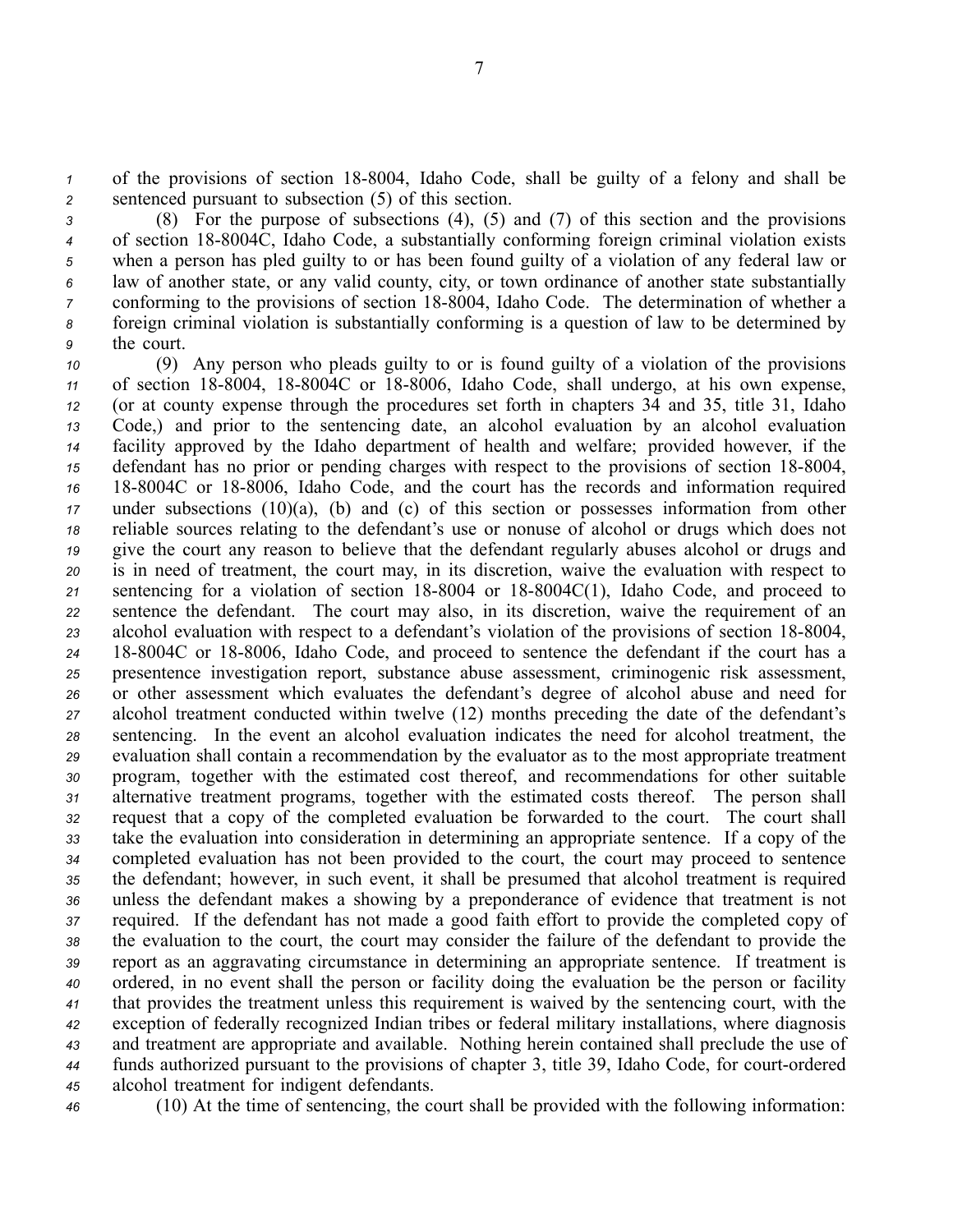*<sup>1</sup>* (a) The results, if administered, of any evidentiary test for alcohol and/or drugs;

*<sup>2</sup>* (b) A computer or teletype or other acceptable copy of the person's driving record;

 (c) Information as to whether the defendant has pled guilty to or been found guilty of violation of the provisions of section 18-8004, 18-8004C or 18-8006, Idaho Code, or a similar offense within the pas<sup>t</sup> five (5) years, notwithstanding the form of the judgment(s) or withheld judgment(s); and

*<sup>7</sup>* (d) The alcohol evaluation required in subsection (9) of this section, if any.

8 (11) A minor may be prosecuted for a violation of the provisions of section 18-8004 or 188004C, Idaho Code, under chapter 5, title 20, Idaho Code. In addition to any other penalty, if <sup>a</sup> minor pleads guilty to or is found guilty of <sup>a</sup> violation of the provisions of 11 section 18-8004(1)(a), (b) or (c) or 18-8004C, Idaho Code, he shall have his driving privileges suspended or denied for an additional one (1) year following the end of any period of suspension or revocation existing at the time of the violation, or until he reaches the age of twenty-one (21) years, whichever period is greater. During the period of additional suspension or denial, absolutely no driving privileges shall be allowed.

 (12) In the event that the alcohol evaluation required in subsection (9) of this section recommends alcohol treatment, the court shall order the person to complete <sup>a</sup> treatment program in addition to any other sentence which may be imposed, unless the court determines that alcohol treatment would be inappropriate or undesirable, in which event, the court shall enter findings articulating the reasons for such determination on the record. The court shall order the defendant to complete the preferred treatment program set forth in the evaluation, or <sup>a</sup> comparable alternative, unless it appears that the defendant cannot reasonably obtain adequate financial resources for such treatment. In that event, the court may order the defendant to complete <sup>a</sup> less costly alternative set forth in the evaluation, or <sup>a</sup> comparable program. Such treatment shall, to the greatest extent possible, be at the expense of the defendant. In the event that funding is provided for or on behalf of the defendant by an entity of state government, restitution shall be ordered to such governmental entity in accordance with the restitution procedure for crime victims, as specified under chapter 53, title 19, Idaho Code. Nothing contained herein shall be construed as requiring <sup>a</sup> court to order that <sup>a</sup> governmental entity shall provide alcohol treatment at governmen<sup>t</sup> expense unless otherwise required by law.

*<sup>31</sup>* (13) Any person who is disqualified, or whose driving privileges have been suspended, *<sup>32</sup>* revoked or canceled under the provisions of this chapter, shall not be granted restricted driving *<sup>33</sup>* privileges to operate <sup>a</sup> commercial motor vehicle.

*<sup>34</sup>* SECTION 7. That Section [32413](http://www.legislature.idaho.gov/idstat/Title32/T32CH4SECT32-413.htm), Idaho Code, be, and the same is hereby repealed.

*<sup>35</sup>* SECTION 8. That Section 332739, Idaho Code, be, and the same is hereby amended to *<sup>36</sup>* read as follows:

 332739. SCHOOLCOMMUNITY LIBRARY DISTRICTS – BOARD OF TRUSTEES – POWERS AND DUTIES – FISCAL YEAR. (1) The board of trustees of the schoolcommunity library district shall perform the duties required of, and have the power and authority granted to library district trustees pursuan<sup>t</sup> to this chapter, including the authority to levy upon the taxable property in the schoolcommunity library district an annual tax not to exceed six hundredths per cent percen<sup>t</sup> (.06%) of market value for assessment purposes for establishing and maintaining public library services. The schoolcommunity library district 44 board shall have exclusive control of the school-community library district fund and shall cause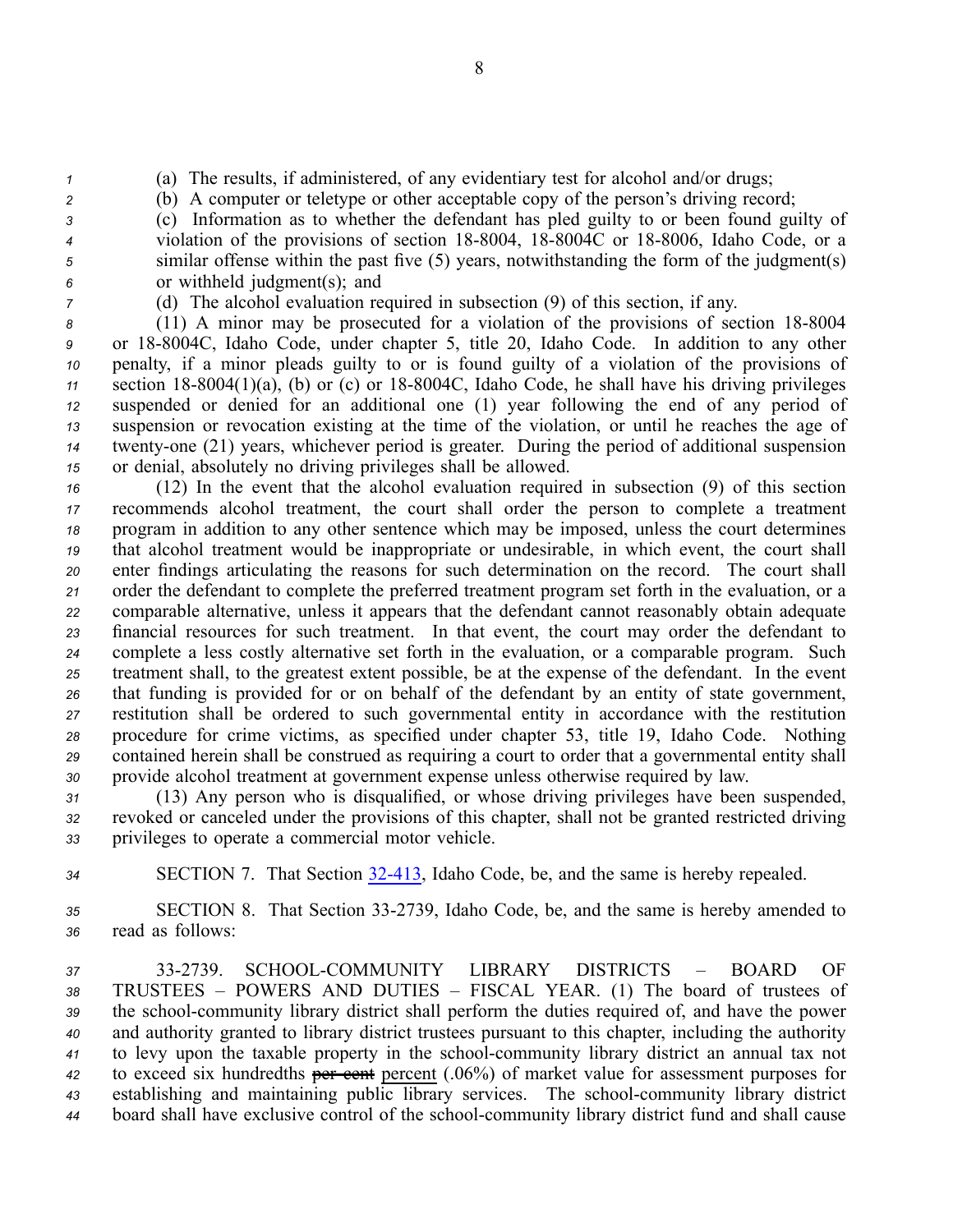*<sup>1</sup>* to be made <sup>a</sup> full and complete audit of the books and accounts of the district as provided for in z section 33-2726, Idaho Code.

 (2) To bring the fiscal year of schoolcommunity library districts into conformity with the fiscal year of library districts, fiscal year 1994 for schoolcommunity library districts shall be defined as beginning on July 1, 1993 and ending on September 30, 1994. To fund <sup>6</sup> school community library district operations from July 1, 1993 through September 30, 1994: (a) The four (4) existing schoolcommunity library districts are authorized to budget for

*<sup>8</sup>* the fifteen (15) month period;

- *<sup>9</sup>* (b) The county commissioners of the relevant counties are authorized to set the levy for *10* **the fifteen (15) month period for the four (4) existing school community library districts;**
- *<sup>11</sup>* (c) The state tax commission is authorized to approve the levy for the fifteen (15) month *12* **period for the four (4) existing school community library districts;**
- *<sup>13</sup>* (d) The relevant counties are authorized to collect ad valorem taxes for the fifteen (15) *<sup>14</sup>* month period for the relevant existing schoolcommunity library districts within each *<sup>15</sup>* county's boundaries;
- *<sup>16</sup>* (e) For the fifteen (15) month period only, the maximum allowable levy for 17 school community library districts shall be seven and one half hundredths percent *<sup>18</sup>* (.075%) of market value for assessment purposes.
- *<sup>19</sup>* This subsection (2) shall be void and of no further force and effect on and after September 30, *20* 1994.
- $\left(\frac{3}{2}\right)$  On and after fiscal year 1995, school-community library districts shall have a fiscal *<sup>22</sup>* year of October 1 through September 30.
- 23 SECTION 9. That Section 33-2815, Idaho Code, be, and the same is hereby amended to *<sup>24</sup>* read as follows:
- *25* 332815. PRACTICAL PROSPECTING AND PRACTICAL MINING COURSES *<sup>26</sup>* IN. The board of regents of the University of Idaho, and of the Idaho bureau of mines *<sup>27</sup>* and geology geological survey may prescribe <sup>a</sup> special course of instructions in practical *<sup>28</sup>* prospecting, including <sup>a</sup> short course in practical mining including identification and *<sup>29</sup>* classification of minerals at the University of Idaho, or in <sup>a</sup> mobile unit of the school of mines, *<sup>30</sup>* which shall be open to special students desirous of studying such subjects, but who may be *<sup>31</sup>* ineligible for admission to enter the University of Idaho on account of having deficient entrance *<sup>32</sup>* credits.
- *<sup>33</sup>* SECTION 10. That Section 333701, Idaho Code, be, and the same is hereby amended to *<sup>34</sup>* read as follows:

 333701. CONTRACTS FOR HOUSING FACILITIES AT STATE INSTITUTIONS. The state board of education and board of regents of the University of Idaho, acting as the board of regents of the University of Idaho, or as the board of trustees of 38 the Lewis-Clark Normal School State College, or as the board of trustees of the Boise State University, or as the board of trustees of the Idaho State University are hereby authorized to enter into contracts with persons, firms and corporations, for the purpose of providing dormitory and housing facilities for the students of said institutions; for said the purposes said the board may contract for the leasing and purchase of lands and buildings and for the purchase and installation of fixtures, furniture, furnishings and equipment in such buildings; said the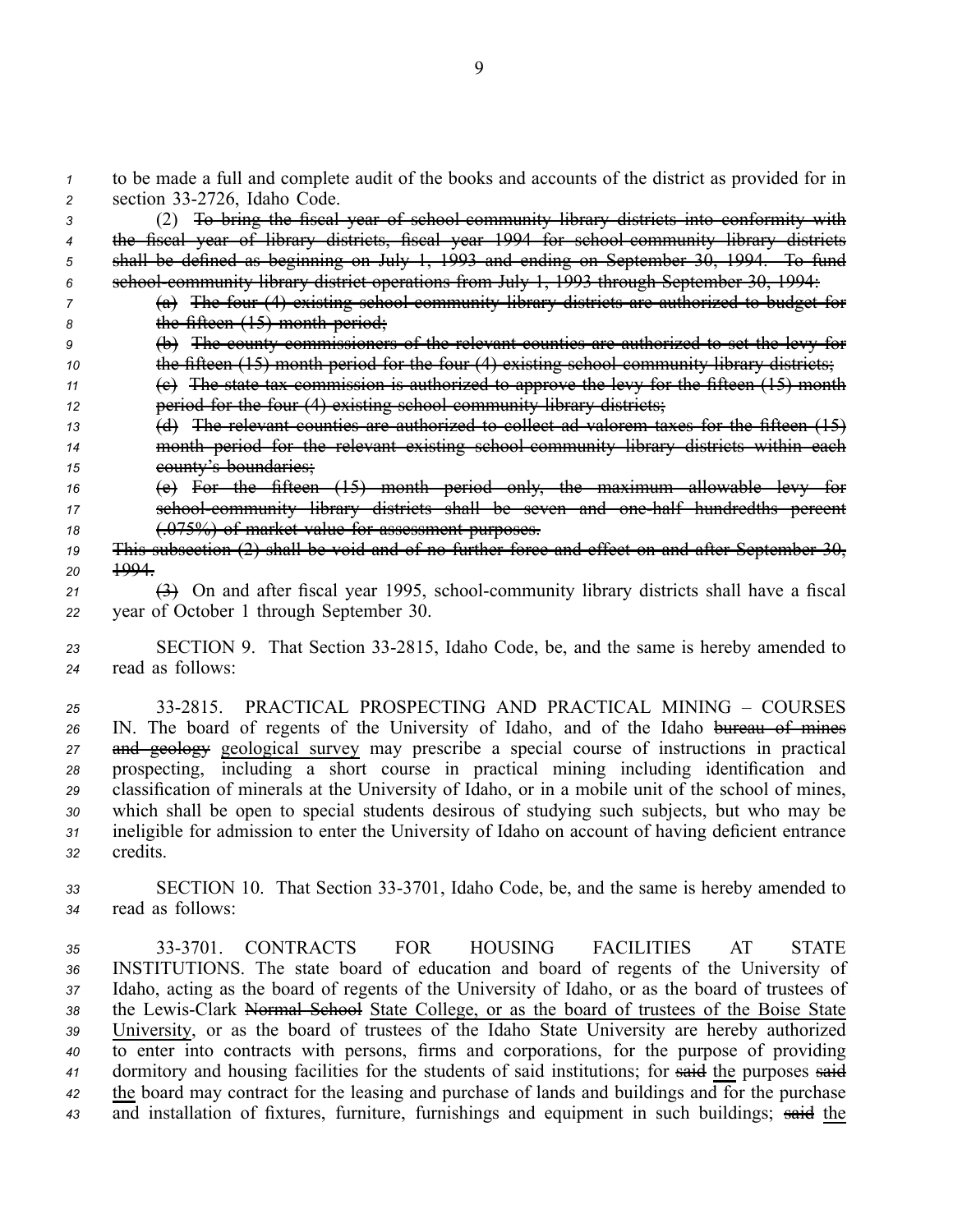board may contract to pay as rent or otherwise <sup>a</sup> sum sufficient to pay, on the amortization plan, 2 the principal and interest thereon, of the purchase-price of lands and buildings, such contracts to run not over twenty (20) years; the rate of interest on the principal on any purchase shall not exceed seven per cent percen<sup>t</sup> (7%) per annum payable semiannually semiannually or annually.

*<sup>5</sup>* SECTION 11. That Section 335205, Idaho Code, be, and the same is hereby amended to *<sup>6</sup>* read as follows:

- *<sup>7</sup>* 335205. PETITION TO ESTABLISH PUBLIC CHARTER SCHOOL. (1) Any group *<sup>8</sup>* of persons may petition to establish <sup>a</sup> new public charter school, or to convert an existing *<sup>9</sup>* traditional public school to <sup>a</sup> public charter school.
- *<sup>10</sup>* (a) A petition to establish <sup>a</sup> new public charter school, including <sup>a</sup> public virtual charter *<sup>11</sup>* school, shall be signed by not fewer than thirty (30) qualified electors of the attendance *<sup>12</sup>* area designated in the petition. Proof of elector qualifications shall be provided with the *<sup>13</sup>* petition.
- *<sup>14</sup>* (b) A petition to establish <sup>a</sup> new public virtual school must be submitted directly to the *<sup>15</sup>* public charter school commission. A petition to establish <sup>a</sup> new public charter school, *<sup>16</sup>* other than <sup>a</sup> new public virtual school, shall first be submitted to the local board of *<sup>17</sup>* trustees in which the public charter school will be located. A petition shall be considered *<sup>18</sup>* to be received by an authorized chartering entity as of the next scheduled meeting of the *<sup>19</sup>* authorized chartering entity after submission of the petition.
- *<sup>20</sup>* (c) The board of trustees may either: (i) consider the petition and approve the charter; *<sup>21</sup>* or (ii) consider the petition and deny the charter; or (iii) refer the petition to the public *<sup>22</sup>* charter school commission, but such referral shall not be made until the local board has *<sup>23</sup>* documented its due diligence in considering the petition. Such documentation shall be *<sup>24</sup>* submitted with the petition to the public charter school commission. If the petitioners *<sup>25</sup>* and the local board of trustees have not reached mutual agreemen<sup>t</sup> on the provisions *<sup>26</sup>* of the charter, after <sup>a</sup> reasonable and good faith effort, within sixty (60) days from the *<sup>27</sup>* date the charter petition is received, the petitioners may withdraw their petition from *<sup>28</sup>* the local board of trustees and may submit their charter petition to the public charter *<sup>29</sup>* school commission, provided it is signed by thirty (30) qualified electors as required by *<sup>30</sup>* subsection (1)(a) of this section. Documentation of the reasonable and good faith effort *<sup>31</sup>* between the petitioners and the local board of trustees must be submitted with the petition *<sup>32</sup>* to the public charter school commission.
- *<sup>33</sup>* (d) The public charter school commission may either: (i) consider the petition and *<sup>34</sup>* approve the charter; or (ii) consider the petition and deny the charter.
- *<sup>35</sup>* (e) A petition to convert an existing traditional public school shall be submitted to the *<sup>36</sup>* board of trustees of the district in which the school is located for review and approval. *<sup>37</sup>* The petition shall be signed by not fewer than sixty percen<sup>t</sup> (60%) of the teachers *<sup>38</sup>* currently employed by the school district at the school to be converted, and by one *<sup>39</sup>* (1) or more parents or guardians of not fewer than sixty percen<sup>t</sup> (60%) of the students *<sup>40</sup>* currently attending the school to be converted. Each petition submitted to convert an *<sup>41</sup>* existing school or to establish <sup>a</sup> new charter school shall contain <sup>a</sup> copy of the articles *<sup>42</sup>* of incorporation and the bylaws of the nonprofit corporation, which shall be deemed *<sup>43</sup>* incorporated into the petition.
- *<sup>44</sup>* (2) Not later than sixty (60) days after receiving <sup>a</sup> petition signed by thirty (30) qualified *<sup>45</sup>* electors as required by subsection (1)(a) of this section, the authorized chartering entity shall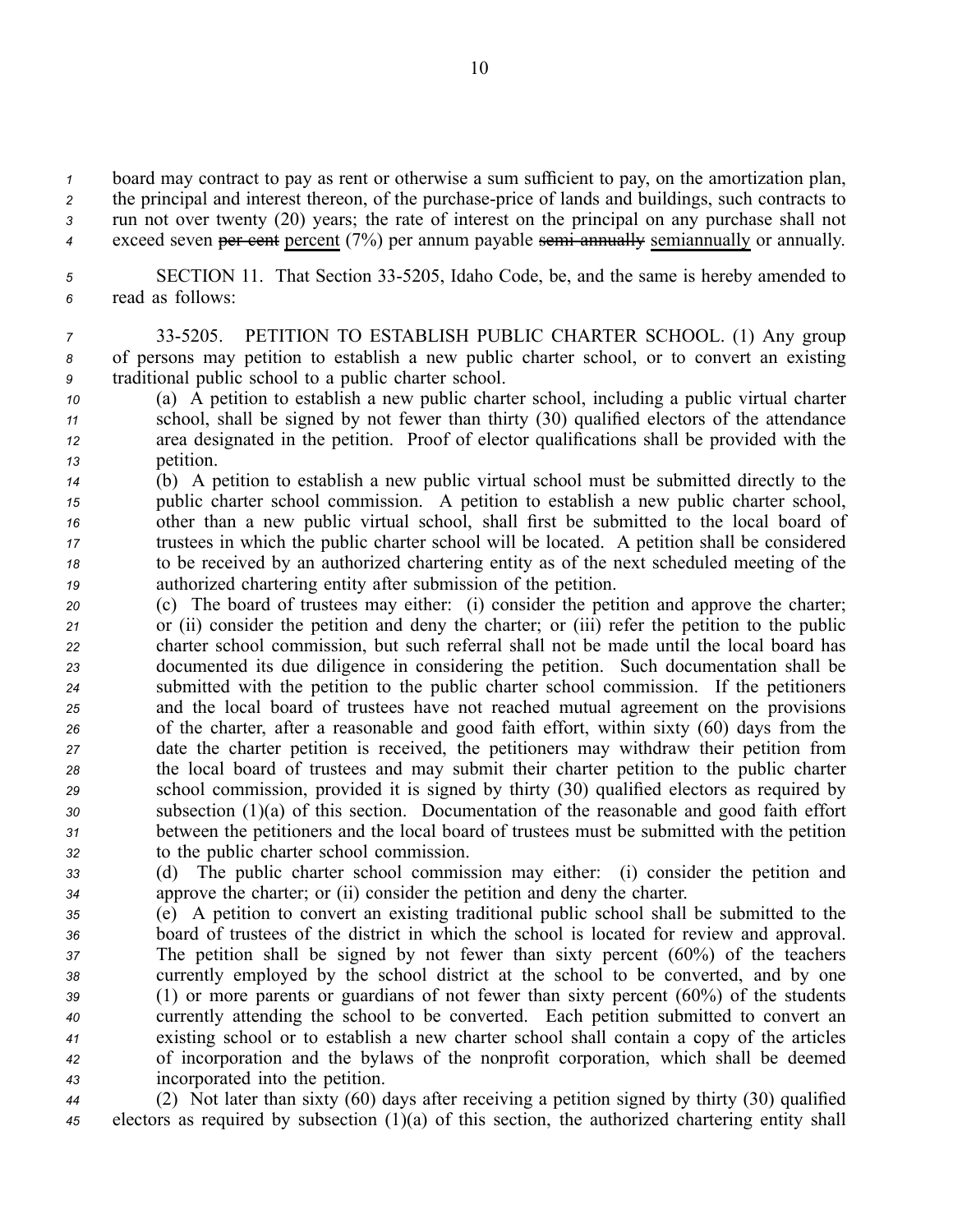hold <sup>a</sup> public hearing for the purpose of discussing the provisions of the charter, at which time the authorized chartering entity shall consider the merits of the petition and the level of employee and parental suppor<sup>t</sup> for the petition. In the case of <sup>a</sup> petition submitted to the public charter school commission, such public hearing must be not later than sixty (60) days after receipt of the petition, which may be extended to ninety (90) days if both parties agree to an extension, and the public hearing shall also include any oral or written comments that an authorized representative of the school district in which the proposed public charter school would be physically located may provide regarding the merits of the petition and any potential impacts on the school district. Following review of the petition and the public hearing, the authorized chartering entity shall either approve or deny the charter within sixty (60) days after the date of the public hearing, provided however, that the date may be extended by an additional sixty (60) days if the petition fails to contain all of the information required in this section, or if both parties agree to the extension. This public hearing shall be an opportunity for public participation and oral presentation by the public. This hearing is not <sup>a</sup> contested case hearing as described in chapter 52, title 67, Idaho Code.

 (3) An authorized chartering entity may approve <sup>a</sup> charter under the provisions of this chapter only if it determines that the petition contains the requisite signatures, the information required by subsections (4) and (5) of this section, and additional statements describing all of the following:

- *<sup>20</sup>* (a) The proposed educational program of the public charter school, designed among other 21 things, to identify what it means to be an "educated person" in the twenty-first century, *<sup>22</sup>* and how learning best occurs. The goals identified in the program shall include how all *<sup>23</sup>* educational thoroughness standards as defined in section 331612, Idaho Code, shall be *<sup>24</sup>* fulfilled.
- *<sup>25</sup>* (b) The measurable student educational standards identified for use by the public charter *<sup>26</sup>* school. "Student educational standards" for the purpose of this chapter means the extent *<sup>27</sup>* to which all students of the public charter school demonstrate they have attained the skills *<sup>28</sup>* and knowledge specified as goals in the school's educational program.
- *<sup>29</sup>* (c) The method by which student progress in meeting those student educational standards *<sup>30</sup>* is to be measured.
- *<sup>31</sup>* (d) A provision by which students of the public charter school will be tested with the *<sup>32</sup>* same standardized tests as other Idaho public school students.
- *<sup>33</sup>* (e) A provision which ensures that the public charter school shall be state accredited as *<sup>34</sup>* provided by rule of the state board of education.
- *<sup>35</sup>* (f) The governance structure of the public charter school including, but not limited to, the *<sup>36</sup>* person or entity who shall be legally accountable for the operation of the public charter *<sup>37</sup>* school, and the process to be followed by the public charter school to ensure parental *<sup>38</sup>* involvement.
- *<sup>39</sup>* (g) The qualifications to be met by individuals employed by the public charter school. *<sup>40</sup>* Instructional staff shall be certified teachers as provided by rule of the state board of *<sup>41</sup>* education.
- *<sup>42</sup>* (h) The procedures that the public charter school will follow to ensure the health and *<sup>43</sup>* safety of students and staff.
- *<sup>44</sup>* (i) A plan for the requirements of section 33205, Idaho Code, for the denial of school <sup>45</sup> attendance to any student who is an habitual truant, as defined in section 33-206, Idaho *<sup>46</sup>* Code, or who is incorrigible, or whose conduct, in the judgment of the board of directors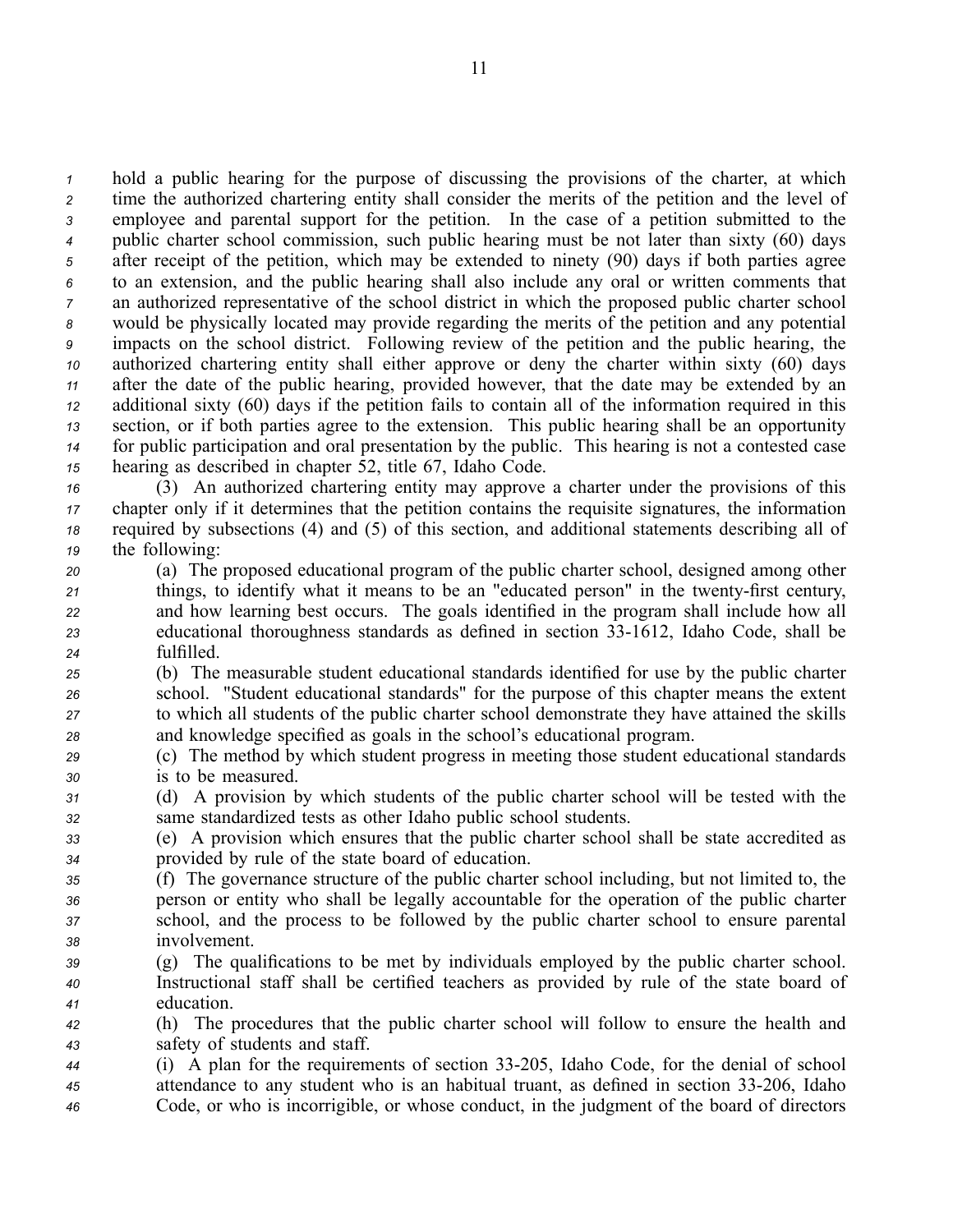of the public charter school, is such as to be continuously disruptive of school discipline, or of the instructional effectiveness of the school, or whose presence in <sup>a</sup> public charter school is detrimental to the health and safety of other pupils, or who has been expelled from another school district in this state or any other state.

 (j) Admission procedures, including provision for overenrollment. Such admission procedures shall provide that the initial admission procedures for <sup>a</sup> new public charter school, including provision for overenrollment, will be determined by lottery or other random method, excep<sup>t</sup> as otherwise provided herein. If initial capacity is insufficient to enroll all pupils who submit <sup>a</sup> timely application, then the admission procedures may provide that preference shall be given in the following order: first, to children of founders, provided that this admission preference shall be limited to not more than ten percen<sup>t</sup> (10%) of the capacity of the public charter school; second, to siblings of pupils already selected by the lottery or other random method; and third, an equitable selection process such as by lottery or other random method. If capacity is insufficient to enroll all pupils for subsequent school terms, who submit <sup>a</sup> timely application, then the admission procedures may provide that preference shall be given in the following order: first, to pupils returning to the public charter school in the second or any subsequent year of its operation; second, to children of founders, provided that this admission preference shall be limited to not more than ten percent (10%) of the capacity of the public charter school; third, to siblings of pupils already enrolled in the public charter school; and fourth, an equitable selection process such as by lottery or other random method. There shall be no carryover from year to year of the list maintained to fill vacancies. A new lottery shall be conducted each year to fill vacancies which become available.

*<sup>24</sup>* (k) The manner in which an annual audit of the financial and programmatic operations of *<sup>25</sup>* the public charter school is to be conducted.

*<sup>26</sup>* (l) The disciplinary procedures that the public charter school will utilize, including *<sup>27</sup>* the procedure by which students may be suspended, expelled and reenrolled, and the 28 **procedures required by section 33-210, Idaho Code.** 

*<sup>29</sup>* (m) A provision which ensures that all staff members of the public charter school will be *<sup>30</sup>* covered by the public employee retirement system, federal social security, unemployment *<sup>31</sup>* insurance, worker's compensation insurance, and health insurance.

*<sup>32</sup>* (n) The public school attendance alternative for students residing within the school *<sup>33</sup>* district who choose not to attend the public charter school.

 (o) A description of the transfer rights of any employee choosing to work in <sup>a</sup> public charter school that is approved by the board of trustees of <sup>a</sup> school district, and the rights of such employees to return to any noncharter school in the same school district after employment at such charter school.

*<sup>38</sup>* (p) A provision which ensures that the staff of the public charter school shall be *<sup>39</sup>* considered <sup>a</sup> separate unit for purposes of collective bargaining.

*<sup>40</sup>* (q) The manner by which special education services will be provided to students with *<sup>41</sup>* disabilities who are eligible pursuan<sup>t</sup> to the federal individuals with disabilities education *<sup>42</sup>* act, including disciplinary procedures for these students.

*<sup>43</sup>* (r) A plan for working with parents who have students who are dually enrolled pursuan<sup>t</sup> *<sup>44</sup>* to section 33203, Idaho Code.

*<sup>45</sup>* (s) The process by which the citizens in the area of attendance shall be made aware of *<sup>46</sup>* the enrollment opportunities of the public charter school.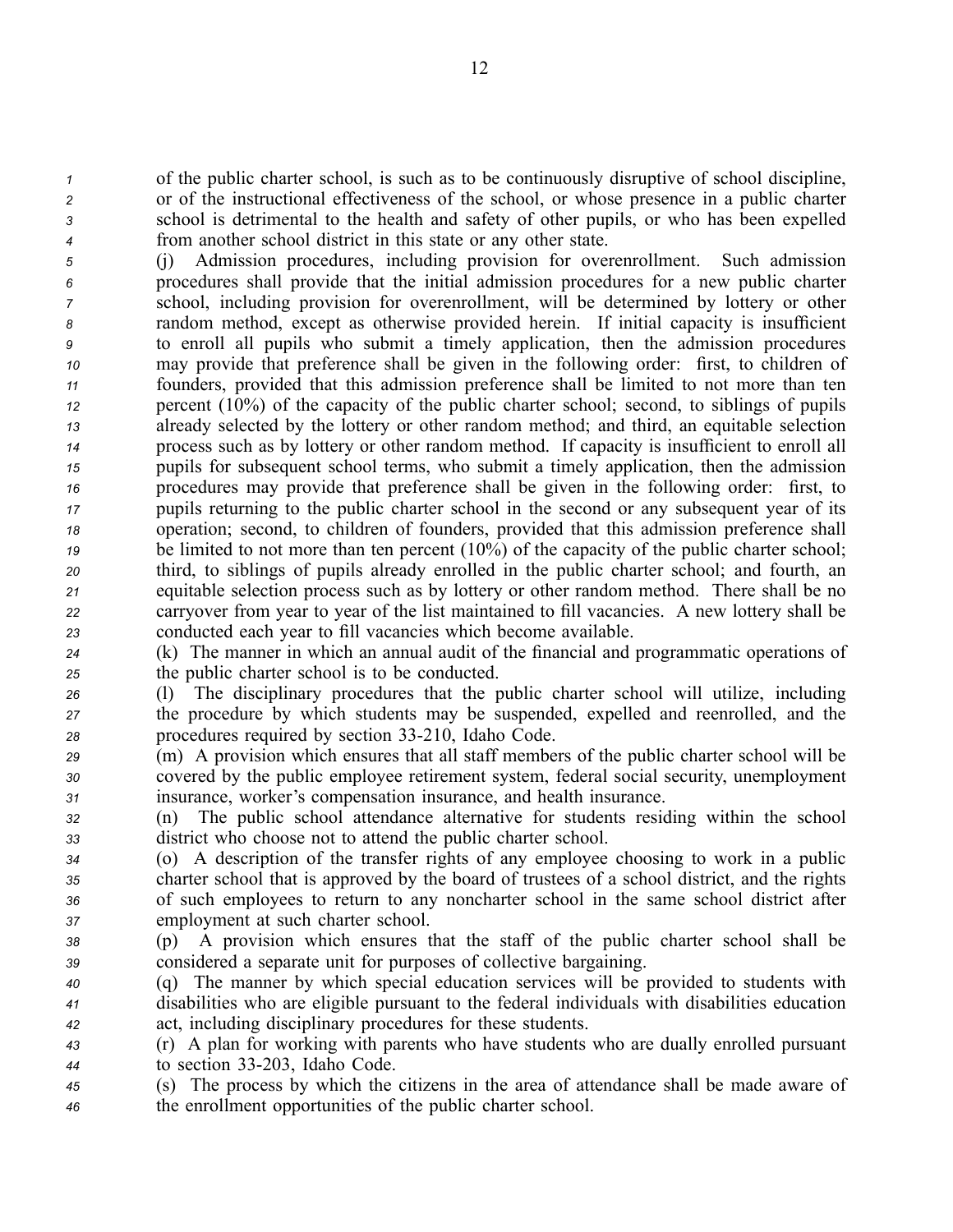*1* (t) A proposal for transportation services as required by section 33-5208(4), Idaho Code.

*<sup>2</sup>* (u) A plan for termination of the charter by the board of directors, to include: *<sup>3</sup>* (i) Identification of who is responsible for dissolution of the charter school;

- *<sup>4</sup>* (ii) A description of how paymen<sup>t</sup> to creditors will be handled;
- 

*<sup>5</sup>* (iii) A procedure for transferring all records of students with notice to parents of *<sup>6</sup>* how to reques<sup>t</sup> <sup>a</sup> transfer of student records to <sup>a</sup> specific school; and

*<sup>7</sup>* (iv) A plan for the disposal of the public charter school's assets.

 (4) The petitioner shall provide information regarding the proposed operation and potential effects of the public charter school including, but not limited to, the facilities to be utilized by the public charter school, the manner in which administrative services of the public charter school are to be provided and the potential civil liability effects upon the public charter school and upon the authorized chartering entity.

 (5) At least one (1) person among <sup>a</sup> group of petitioners of <sup>a</sup> prospective public charter school shall attend <sup>a</sup> public charter school workshop offered by the state department of education. The state department of education shall provide notice of dates and locations when workshops will be held, and shall provide proof of attendance to workshop attendees. Such proof shall be submitted by the petitioners to an authorized chartering entity along with the charter petition.

 (56) The public charter school commission may approve <sup>a</sup> charter for <sup>a</sup> public virtual school under the provisions of this chapter only if it determines that the petition contains the requirements of subsections (3) and (4) of this section and the additional statements describing the following:

*<sup>23</sup>* (a) The learning managemen<sup>t</sup> system by which courses will be delivered;

- *<sup>24</sup>* (b) The role of the online teacher, including the consistent availability of the teacher to *<sup>25</sup>* provide guidance around course material, methods of individualized learning in the online *<sup>26</sup>* course and the means by which student work will be assessed;
- *<sup>27</sup>* (c) A plan for the provision of professional development specific to the public virtual *<sup>28</sup>* school environment;
- *<sup>29</sup>* (d) The means by which public virtual school students will receive appropriate *30* teacher-to-student interaction, including timely, frequent feedback about student progress;

*<sup>31</sup>* (e) The means by which the public virtual school will verify student attendance and *<sup>32</sup>* award course credit. Attendance at public virtual schools shall focus primarily on *<sup>33</sup>* coursework and activities that are correlated to the Idaho state thoroughness standards;

*<sup>34</sup>* (f) A plan for the provision of technical suppor<sup>t</sup> relevant to the delivery of online *35* courses;

*<sup>36</sup>* (g) The means by which the public virtual school will provide opportunity for 37 student-to-student interaction; and

*<sup>38</sup>* (h) A plan for ensuring equal access to all students, including the provision of *<sup>39</sup>* necessary hardware, software and internet connectivity required for participation in online *<sup>40</sup>* coursework.

41 **SECTION 12.** That Section 33-5212, Idaho Code, be, and the same is hereby repealed.

*<sup>42</sup>* SECTION 13. That Section 392903, Idaho Code, be, and the same is hereby amended to *<sup>43</sup>* read as follows:

*<sup>44</sup>* 392903. DEFINITIONS. As used in this chapter: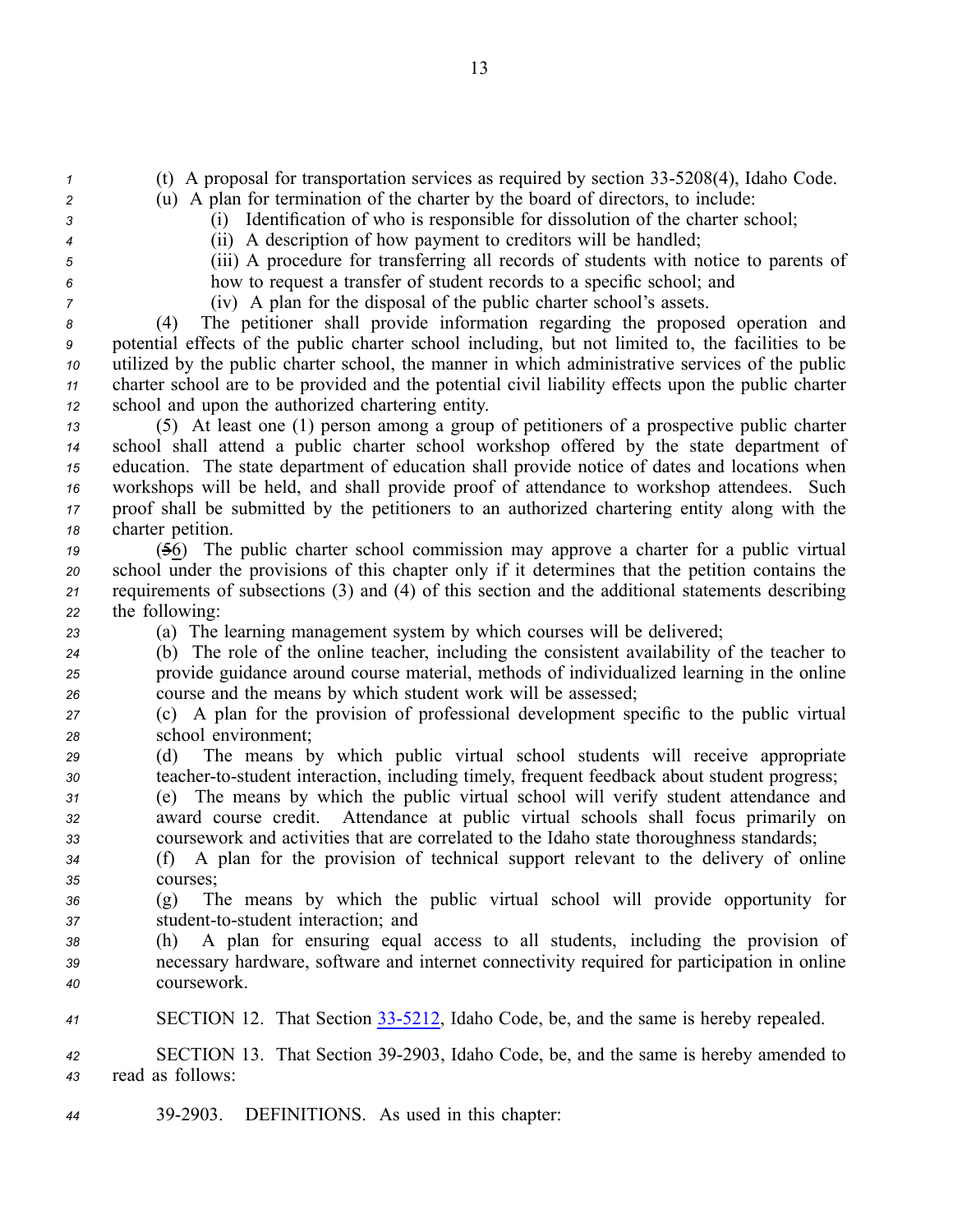(1) "Full commissioning" means that a third-party commissioning authority has validated and documented that the building and its systems are designed, installed, tested and capable of being operated and maintained to perform in accordance with the design intent, including energy performance. The full commissioning process extends through all phases of the project, from conceptualization to occupancy and operation, with evaluation checks at each phase to ensure validation of the building's performance.

*<sup>7</sup>* (2) "Idaho state building authority" means the Idaho state building authority as *<sup>8</sup>* established in chapter 64, title 67, Idaho Code.

*<sup>9</sup>* (3) "Major facility project" means:

 (a) A building project constructed by <sup>a</sup> state agency or for occupancy or use by <sup>a</sup> state agency that is larger than five thousand (5,000) gross square feet of occupied or conditioned space as defined in the appropriate building code adopted by the Idaho building code board pursuan<sup>t</sup> to chapter 41, title 39, Idaho Code; or

 (b) A building renovation project constructed by <sup>a</sup> state agency or for occupancy or use by <sup>a</sup> state agency on an existing building that is larger than five thousand (5,000) gross square feet of occupied or conditioned space as defined in the appropriate building code adopted by the Idaho building code board pursuan<sup>t</sup> to chapter 41, title 39, Idaho Code, and with <sup>a</sup> project cost greater than fifty percen<sup>t</sup> (50%) of the assessed value of the existing building.

 (4) "Operational cost savings" means that the savings of the operational costs of <sup>a</sup> major 21 facility project constructed pursuant to section 39-2904(1), Idaho Code, over a period of ten (10) years, will equal or be more than the additional cost of construction of the building as required in section 393904 392904, Idaho Code.

*<sup>24</sup>* (5) "Permanent building fund advisory council" means the permanen<sup>t</sup> building fund 25 advisory council created in section 67-5710, Idaho Code.

*<sup>26</sup>* (6) "State agency" means every state officer, department, division, bureau, commission *<sup>27</sup>* and board, including those in the legislative or judicial branch and public postsecondary *<sup>28</sup>* educational institutions. With the exception of community college districts, for purposes of this 29 chapter, "state agency" does not include a political subdivision as defined in section 67-2320(5), 30 Idaho Code, or a public charter school as defined in section 33-5202A, Idaho Code.

*<sup>31</sup>* SECTION 14. That the Heading for Chapter 2, Title 47, Idaho Code, be, and the same is *<sup>32</sup>* hereby amended to read as follows:

## *33* CHAPTER 2

# *34* BUREAU OF MINES AND GEOLOGY IDAHO GEOLOGICAL SURVEY

*<sup>35</sup>* SECTION 15. That Section 47306, Idaho Code, be, and the same is hereby amended to *<sup>36</sup>* read as follows:

 47306. RECORDS OF LOGS – CLASSIFICATION OF ROCKS, FOSSILS, AND MINERALS – REPORTS TO AUTHORIZED PERSONS. The bureau of mines and geology Idaho geological survey shall preserve orderly records of logs filed with it and shall determine and record and classify rocks shown by samples, identify fossils and minerals, and, on request, shall supply to the properly authorized person, connected with the drilling operations from which logs and samples are received <sup>a</sup> repor<sup>t</sup> of such determinations and identifications.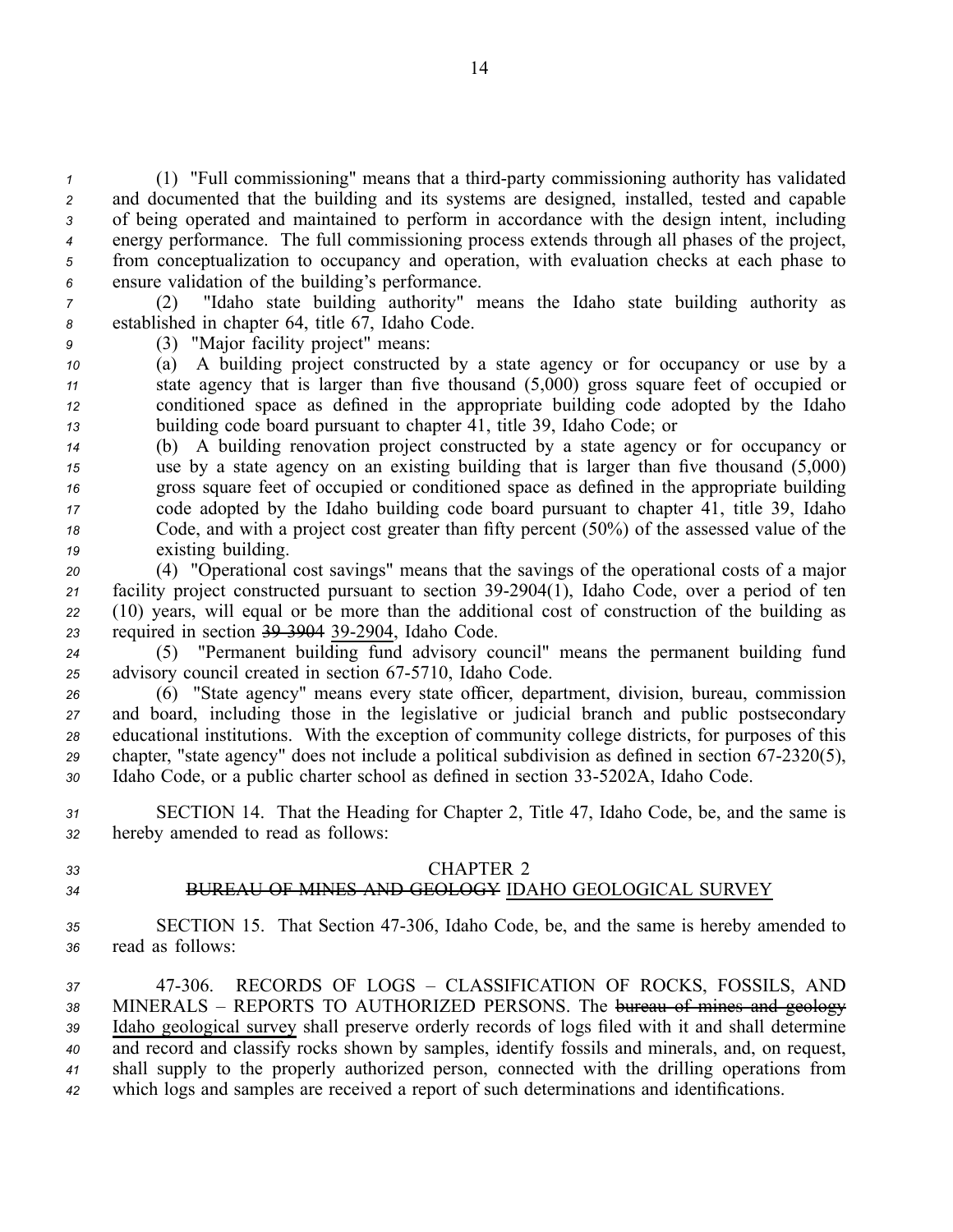*<sup>1</sup>* SECTION 16. That Section 47307, Idaho Code, be, and the same is hereby amended to *<sup>2</sup>* read as follows:

3 47-307. USE OF INFORMATION. The bureau of mines and geology Idaho geological *<sup>4</sup>* survey is hereby authorized to utilize in its study of regional rock structures, mineral deposits, *<sup>5</sup>* and underground water resources, the information so derived.

*<sup>6</sup>* SECTION 17. That Section 49114, Idaho Code, be, and the same is hereby amended to *<sup>7</sup>* read as follows:

8 49-114. DEFINITIONS – M. (1) "Major component part" means a rear clip, cowl, *<sup>9</sup>* frame or inner structure forward of the cowl, body, cab, front end assembly, front clip or such *<sup>10</sup>* other par<sup>t</sup> which is critical to the safety of the vehicle.

*<sup>11</sup>* (2) "Manifest" means <sup>a</sup> form used for identifying the quantity, composition, origin, *<sup>12</sup>* routing, waste or material identification code and destination of hazardous material or *<sup>13</sup>* hazardous waste during any transportation within, through, or to any destination in this state.

*<sup>14</sup>* (3) "Manufactured home." (See section 394105, Idaho Code)

 (4) "Manufacturer" means every person engaged in the business of constructing or assembling vehicles of <sup>a</sup> type required to be registered at an established place of business in this state. The term, for purposes of sections 49-1613 through 49-1615, 49-1617, 49-1622 and 491623, Idaho Code, shall include <sup>a</sup> distributor and other factory representatives.

*<sup>19</sup>* (5) "Manufacturer's year designation" means the model year designated by the vehicle *<sup>20</sup>* manufacturer, and not the year in which the vehicle is, in fact, manufactured.

 (6) "Maximum gross weight" means the scale weight of <sup>a</sup> vehicle, equipped for operation, to which shall be added the maximum load to be carried as declared by the owner in making application for registration. When <sup>a</sup> vehicle against which <sup>a</sup> registration fee is assessed is <sup>a</sup> combination of vehicles, the term "maximum gross weight" means the combined maximum gross weights of all vehicles in the combination.

<sup>26</sup> (7) "Metal tire." (See "Tires," section 49-121, Idaho Code)

*<sup>27</sup>* (8) "Mileage" means actual distance that <sup>a</sup> vehicle has traveled.

28 (9) "Moped" means a limited-speed motor-driven cycle having:

 (a) Both motorized and pedal propulsion that is not capable of propelling the vehicle at <sup>a</sup> speed in excess of thirty (30) miles per hour on level ground, whether two (2) or three (3) wheels are in contact with the ground during operation. If an internal combustion engine is used, the displacement shall not exceed fifty (50) cubic centimeters and the moped shall have <sup>a</sup> power drive system that functions directly or automatically without clutching or shifting by the operator after the drive system is engaged; or

 (b) Two (2) wheels or three (3) wheels with no pedals, which is powered solely by electrical energy, has an automatic transmission, <sup>a</sup> motor which produces less than two (2) gross brake horsepower, is capable of propelling the device at <sup>a</sup> maximum speed of not more than thirty (30) miles per hour on level ground and as originally manufactured, meets federal motor vehicle safety standards for motordriven cycles. A moped is not required to be titled and no motorcycle endorsement is required for its operator.

41 (10) "Motorbike" means a vehicle as defined in section 67-7101, Idaho Code. Such *<sup>42</sup>* vehicle shall be titled and may be approved for motorcycle registration pursuan<sup>t</sup> to under *<sup>43</sup>* section 49402, Idaho Code, upon certification by the owner of the installation and use of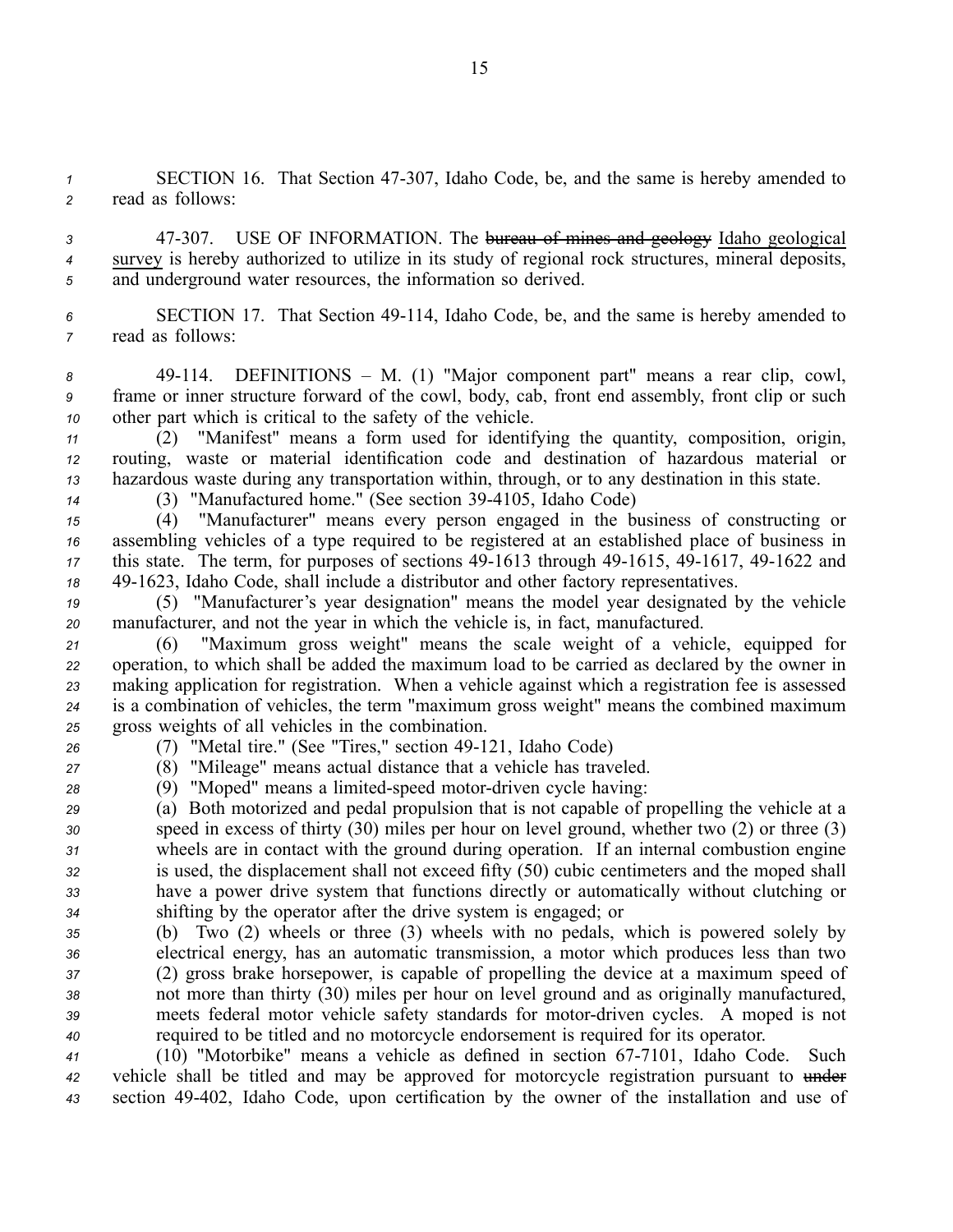*<sup>1</sup>* conversion components that make the motorbike compliant with federal motor vehicle safety *<sup>2</sup>* standards.

 (11) "Motorcycle" means every motor vehicle having <sup>a</sup> seat or saddle for the use of the rider and designed to travel on not more than three (3) wheels in contact with the ground that meets the federal motor vehicle safety standards as originally designed, and includes <sup>a</sup> converted motorbike, but does not include <sup>a</sup> motordriven cycle, <sup>a</sup> motorbike, <sup>a</sup> tractor or <sup>a</sup> *<sup>7</sup>* moped.

*<sup>8</sup>* (12) "Motor carrier" means an individual, partnership, corporation or other legal entity *<sup>9</sup>* engaged in the transportation by motor vehicle of persons or property in the furtherance of <sup>a</sup> *<sup>10</sup>* business or for hire.

11 (13) "Motor-driven cycle" means a cycle with a motor that produces five (5) brake horsepower or less as originally manufactured that meets federal motor vehicle safety standards as originally designed, and does not include mopeds. Such vehicle shall be titled and <sup>a</sup> motorcycle endorsement is required for its operation.

 (134) "Motor home" means <sup>a</sup> vehicular unit designed to provide temporary living quarters, built into an integral part or permanently attached to a self-propelled motor vehicle chassis. The vehicle must contain permanently installed independent life suppor<sup>t</sup> systems which meet the American National Standards Institute (ANSI) A119.7 National Fire Protection 19 Association (NFPA) 1192 Standard <del>for</del> on Recreational Vehicles, and provide at least four (4) 20 of the following facilities: cooking, refrigeration or icebox, self-contained toilet, heating and/or air conditioning, a potable water supply system, including a faucet and sink, separate 110-125 volt electrical power supply and/or LP-gas supply.

*<sup>23</sup>* (145) "Motorized wheelchair" means <sup>a</sup> motor vehicle with <sup>a</sup> speed not in excess of eight *<sup>24</sup>* (8) miles per hour, designed for and used by <sup>a</sup> handicapped person.

*<sup>25</sup>* (156) "Motor number." (See "Identifying number," section 49110, Idaho Code)

<sup>26</sup> (167) "Motor vehicle." (See "Vehicle," section 49-123, Idaho Code)

 $(17\overline{8})$  "Motor vehicle liability policy" means an owner's or operator's policy of liability 28 insurance, certified as provided in section 49-1210, Idaho Code, as proof of financial *<sup>29</sup>* responsibility, and issued by an insurance carrier duly authorized to transact business in this *<sup>30</sup>* state, to or for the benefit of the person named therein as insured.

*<sup>31</sup>* (189) "Motor vehicle record" means any record that pertains to <sup>a</sup> motor vehicle *<sup>32</sup>* registration, motor vehicle title or identification documents or other similar credentials issued *<sup>33</sup>* by the department or other state or local agency.

*<sup>34</sup>* SECTION 18. That Section 49123, Idaho Code, be, and the same is hereby amended to *<sup>35</sup>* read as follows:

 49123. DEFINITIONS – V. (1) "Variable load suspension axle" means an axle or axles designed to suppor<sup>t</sup> <sup>a</sup> par<sup>t</sup> of the vehicle and load and which can be regulated to vary the amount of load supported by such an axle or axles and which can be deployed or lifted by the 39 operator of the vehicle. See also section 49-117, Idaho Code.

*<sup>40</sup>* (a) "Fully raised" means that the variable load suspension axle is in an elevated position *<sup>41</sup>* preventing the tires on such axle from having any contact with the roadway.

*<sup>42</sup>* (b) "Fully deployed" means that the variable load suspension axle is supporting <sup>a</sup> portion *<sup>43</sup>* of the weight of the loaded vehicle as controlled by the prese<sup>t</sup> pressure regulator valve.

*<sup>44</sup>* (2) "Vehicle" means: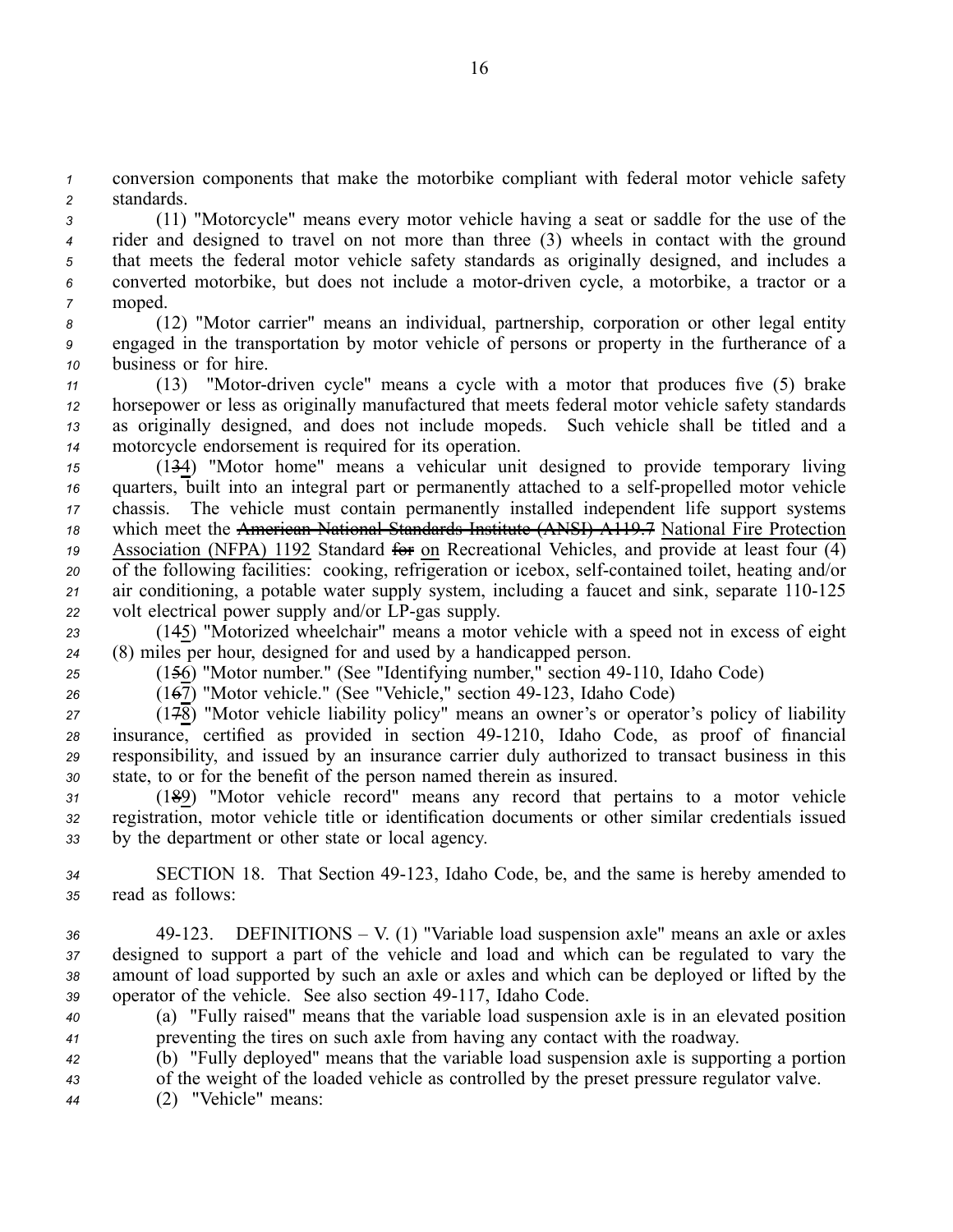*<sup>1</sup>* (a) General. Every device in, upon, or by which any person or property is or may be *<sup>2</sup>* transported or drawn upon <sup>a</sup> highway, excepting devices used exclusively upon stationary *<sup>3</sup>* rails or tracks.

 (b) Authorized emergency vehicle. Vehicles operated by any fire department or law enforcement agency of the state of Idaho or any political subdivision of the state, ambulances, vehicles belonging to personnel of voluntary fire departments while in performance of official duties only, vehicles belonging to, or operated by, EMS personnel certified or otherwise recognized by the EMS bureau of the Idaho department of health and welfare while in the performance of emergency medical services, sheriff's search and rescue vehicles which are under the immediate supervision of the county sheriff, wreckers which are engaged in motor vehicle recovery operations and are blocking par<sup>t</sup> or all of one (1) or more lanes of traffic, other emergency vehicles designated by the director of the Idaho state police or vehicles authorized by the Idaho transportation board and used in the enforcement of laws specified in section 40510, Idaho Code, pertaining to vehicles of ten thousand (10,000) pounds or greater.

*<sup>16</sup>* (c) Commercial vehicle or commercial motor vehicle. For the purposes of chapters 3 and *<sup>17</sup>* 9 of this title, driver's licenses and vehicle equipment, <sup>a</sup> motor vehicle or combination of *<sup>18</sup>* motor vehicles designed or used to transport passengers or property if the motor vehicle:

 1. Has <sup>a</sup> manufacturer's gross combination weight rating (GCWR) in excess of twentysix thousand (26,000) pounds inclusive of <sup>a</sup> towed unit with <sup>a</sup> manufacturer's gross vehicle weight rating (GVWR) of more than ten thousand (10,000) pounds; or

- *<sup>23</sup>* 2. Has <sup>a</sup> manufacturer's gross vehicle weight rating (GVWR) in excess of *<sup>24</sup>* twentysix thousand (26,000) pounds; or
- *<sup>25</sup>* 3. Is designed to transport sixteen (16) or more people, including the driver; or *<sup>26</sup>* 4. Is of any size and is used in the transportation of materials found to be *<sup>27</sup>* hazardous for the purposes of the hazardous material transportation act and *<sup>28</sup>* which require the motor vehicle to be placarded under the hazardous materials

 regulations (49 CFR par<sup>t</sup> 172, subpart F). For the purposes of chapter 4, title 49, Idaho Code, motor vehicle registration, <sup>a</sup> vehicle or combination of vehicles of <sup>a</sup> type used or maintained for the transportation of persons for hire, compensation or profit, or the transportation of property for the owner of the vehicle, or for hire, compensation, or profit, and shall include fixed load specially constructed vehicles exceeding the limits imposed by chapter 10, title 49, Idaho Code, and including drilling rigs, construction, drilling and wrecker cranes, log jammers, log loaders, and similar vehicles which are normally operated in an overweight or oversize condition or both, but shall not include those vehicles registered pursuan<sup>t</sup> to sections 49402 and 49402A, Idaho Code, or exempted by section 49426, Idaho Code. A motor vehicle used in <sup>a</sup> ridesharing arrangemen<sup>t</sup> that has <sup>a</sup> seating capacity for not more than fifteen (15) persons, including the driver, shall not be <sup>a</sup> "commercial vehicle" under the provisions of this title relating to equipment requirements, rules of the road, or registration.

 (d) Farm vehicle. A vehicle or combination of vehicles owned by <sup>a</sup> farmer or rancher, which are operated over public highways, and used exclusively to transport unprocessed agricultural, dairy or livestock products raised, owned and grown by the owner of the vehicle to market or place of storage; and shall include the transportation by the farmer or rancher of any equipment, supplies or products purchased by that farmer or rancher for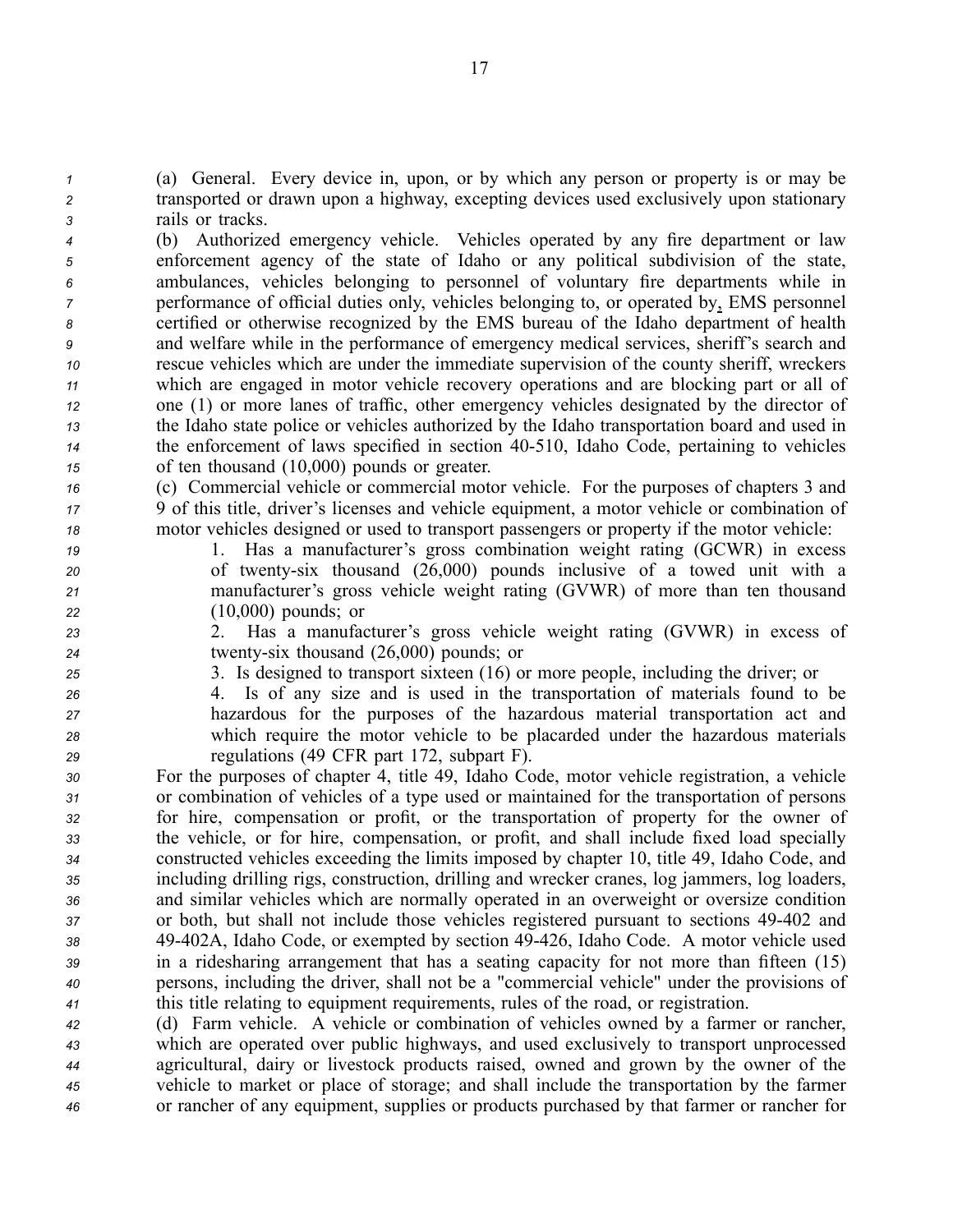his own use, and used in the farming or ranching operation or used by <sup>a</sup> farmer partly in transporting agricultural products or livestock from the farm of another farmer that were originally grown or raised on the farm, or when used partly in transporting agricultural supplies, equipment, materials or livestock to the farm of another farmer for use or consumption on the farm but not transported for hire, and shall not include vehicles of husbandry or vehicles registered pursuan<sup>t</sup> to sections 49402 and 49402A, Idaho Code.

 (e) Foreign vehicle. Every vehicle of <sup>a</sup> type required to be registered under the provisions of this title brought into this state from another state, territory or country other than in the ordinary course of business by or through <sup>a</sup> manufacturer or dealer and not registered in this state.

 (f) Glider kit vehicle. Every large truck manufactured from <sup>a</sup> kit manufactured by <sup>a</sup> manufacturer of large trucks which consists of <sup>a</sup> frame, cab complete with wiring, instruments, fenders and hood and front axles and wheels. The "glider kit" is made into <sup>a</sup> complete assembly by the addition of the engine, transmission, rear axles, wheels and *<sup>15</sup>* tires.

 (g) Motor vehicle. Every vehicle which is self-propelled, and for the purpose of titling <sup>17</sup> and registration meets federal motor vehicle safety standards as defined in section 49-107, Idaho Code. Motor vehicle does not include vehicles moved solely by human power, electric personal assistive mobility devices and motorized wheelchairs or other such vehicles that are specifically exemp<sup>t</sup> from titling or registration requirements under title 49, Idaho Code.

*22* (h) Multipurpose passenger vehicle (MPV). For the purposes of section 49-966, Idaho *<sup>23</sup>* Code, <sup>a</sup> motor vehicle designed to carry ten (10) or fewer persons which is constructed 24 either on a truck chassis or with special features for occasional off-road operation.

 (i) Neighborhood electric vehicle (NEV). A self-propelled, electrically-powered, fourwheeled motor vehicle which is emission free and conforms to the definition and requirements for lowspeed vehicles as adopted in the federal motor vehicle safety standards for lowspeed vehicles under federal regulations at 49 CFR par<sup>t</sup> 571. An NEV shall be titled, registered and insured according to law as provided respectively in chapters 4, 5 and 12, title 49, Idaho Code, and shall only be operated by <sup>a</sup> licensed driver. Operation of an NEV on <sup>a</sup> highway shall be allowed as provided in section 49663, Idaho *<sup>32</sup>* Code.

 (j) Noncommercial vehicle. For the purposes of chapter 4, title 49, Idaho Code, motor vehicle registration, <sup>a</sup> noncommercial vehicle shall not include those vehicles required to be registered under sections 49402 and 49402A, Idaho Code, and means all other vehicles or combinations of vehicles which are not commercial vehicles or farm vehicles, but shall include motor homes. A noncommercial vehicle shall include those vehicles having <sup>a</sup> combined gross weight not in excess of sixty thousand (60,000) pounds and not held out for hire, used for purposes related to private use and not used in the furtherance of <sup>a</sup> business or occupation for compensation or profit or for transporting goods for other than the owner.

*<sup>42</sup>* (k) Passenger car. For the purposes of section 49966, Idaho Code, <sup>a</sup> motor vehicle, *<sup>43</sup>* excep<sup>t</sup> <sup>a</sup> multipurpose passenger vehicle, motorcycle or trailer, designed to carry ten (10) *<sup>44</sup>* or fewer persons.

*<sup>45</sup>* (l) Rebuilt salvage vehicle. Every vehicle that has been rebuilt or repaired using like *<sup>46</sup>* make and model parts and visually appears as <sup>a</sup> vehicle that was originally constructed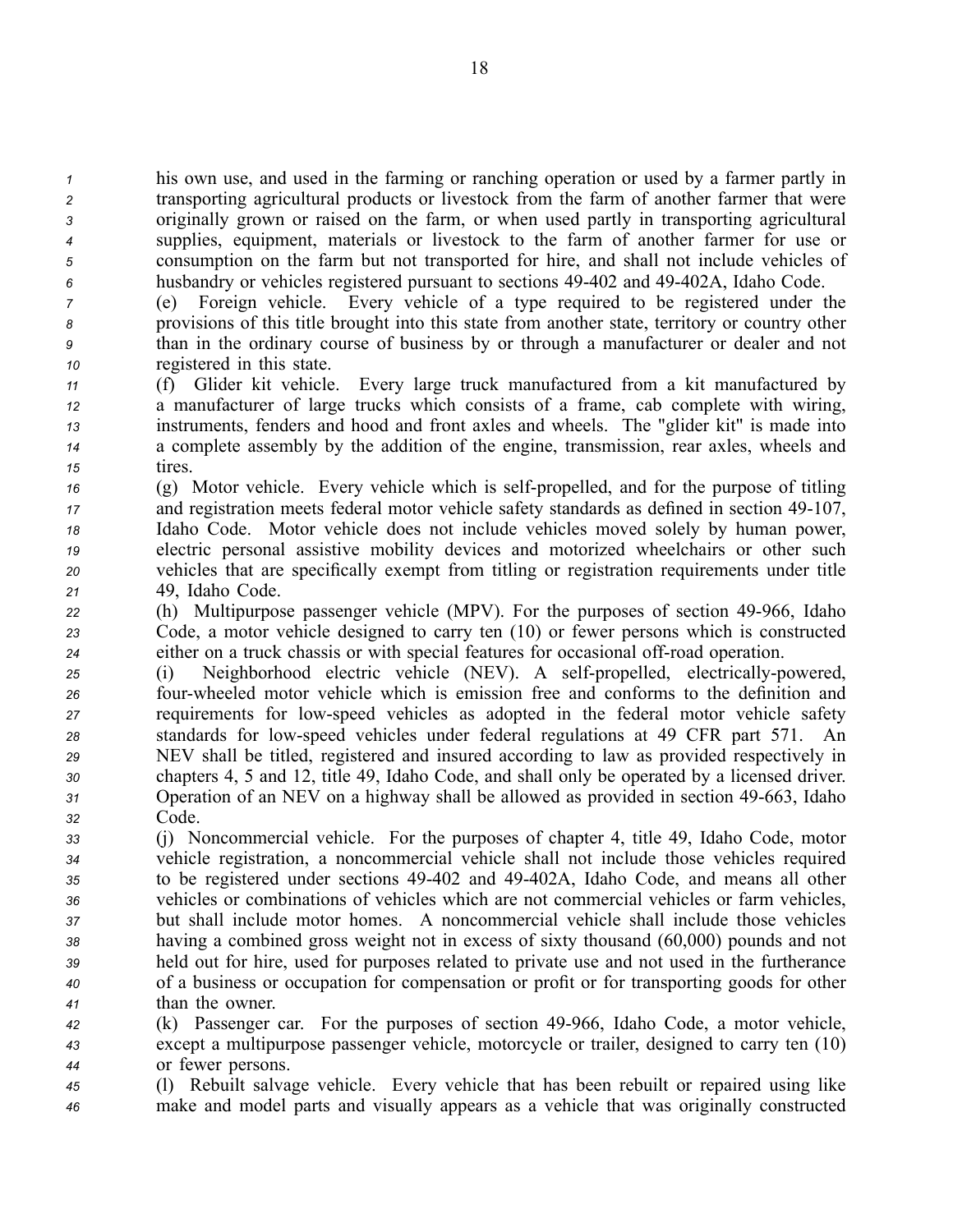*<sup>1</sup>* under <sup>a</sup> distinctive manufacturer. This includes <sup>a</sup> salvage vehicle which is damaged to the *<sup>2</sup>* extent that <sup>a</sup> "rebuilt salvage" brand is required to be added to the title.

 (m) Reconstructed vehicles. Vehicles which have been reconstructed by the use of <sup>a</sup> kit designed to be used to construct an exact replica of <sup>a</sup> vehicle which was previously constructed under <sup>a</sup> distinctive name, make, model or type by <sup>a</sup> generally recognized manufacturer of vehicles. A glider kit vehicle is not <sup>a</sup> reconstructed vehicle.

 (mn) Replica vehicle. A vehicle made to replicate any passenger car or truck previously manufactured, using metal, fiberglass or other composite materials. Replica vehicles must look like the original vehicle being replicated but may use <sup>a</sup> more modern drive train. At <sup>a</sup> minimum, replica vehicles shall meet the same federal motor vehicle safety and emission standards in effect for the year and type of vehicle being replicated.

 (no) Salvage vehicle. Any vehicle for which a salvage certificate, salvage bill of sale or other documentation showing evidence that the vehicle has been declared salvage or which has been damaged to the extent that the owner, or an insurer, or other person acting on behalf of the owner, determines that the cost of parts and labor minus the salvage value makes it uneconomical to repair or rebuild. When an insurance company has paid money or has made other monetary settlement as compensation for <sup>a</sup> total loss of any vehicle, such vehicle shall be considered to be <sup>a</sup> salvage vehicle.

 (op) Specially constructed vehicle. Every vehicle of <sup>a</sup> type required to be registered not originally constructed under <sup>a</sup> distinctive name, make, model or type by <sup>a</sup> generally recognized manufacturer of vehicles and not materially altered from its original construction and cannot be visually identified as <sup>a</sup> vehicle produced by <sup>a</sup> particular manufacturer. This includes:

*<sup>24</sup>* 1. A vehicle that has been structurally modified so that it does not have the same *<sup>25</sup>* appearance as <sup>a</sup> similar vehicle from the same manufacturer; or

*<sup>26</sup>* 2. A vehicle that has been constructed entirely from homemade parts and *<sup>27</sup>* materials not obtained from other vehicles; or

*<sup>28</sup>* 3. A vehicle that has been constructed by using major componen<sup>t</sup> parts from one *<sup>29</sup>* (1) or more manufactured vehicles and cannot be identified as <sup>a</sup> specific make or *<sup>30</sup>* model; or

 4. A vehicle constructed by the use of <sup>a</sup> custom kit that cannot be visually identified as <sup>a</sup> specific make or model. All specially constructed vehicles of <sup>a</sup> type required to be registered shall be certified by the owner to meet all applicable federal motor vehicle safety standards in effect at the time construction is completed, and all requirements of chapter 9, title 49, Idaho Code.

 (pq) Total loss vehicle. Every vehicle that is deemed to be uneconomical to repair. A total loss shall occur when an insurance company or any other person pays or makes other monetary settlement to the owner when it is deemed to be uneconomical to repair the damaged vehicle. The compensation for total loss as defined herein shall not include payments by an insurer or other person for medical care, bodily injury, vehicle rental or for anything other than the amount paid for the actual damage to the vehicle.

*<sup>42</sup>* (3) "Vehicle identification number." (See "Identifying number," section 49110, Idaho *<sup>43</sup>* Code)

*<sup>44</sup>* (4) "Vehicle salesman" means any person who, for <sup>a</sup> salary, commission or compensation *<sup>45</sup>* of any kind, is employed either directly or indirectly, or regularly or occasionally by any dealer *<sup>46</sup>* to sell, purchase or exchange, or to negotiate for the sale, purchase or exchange of vehicles.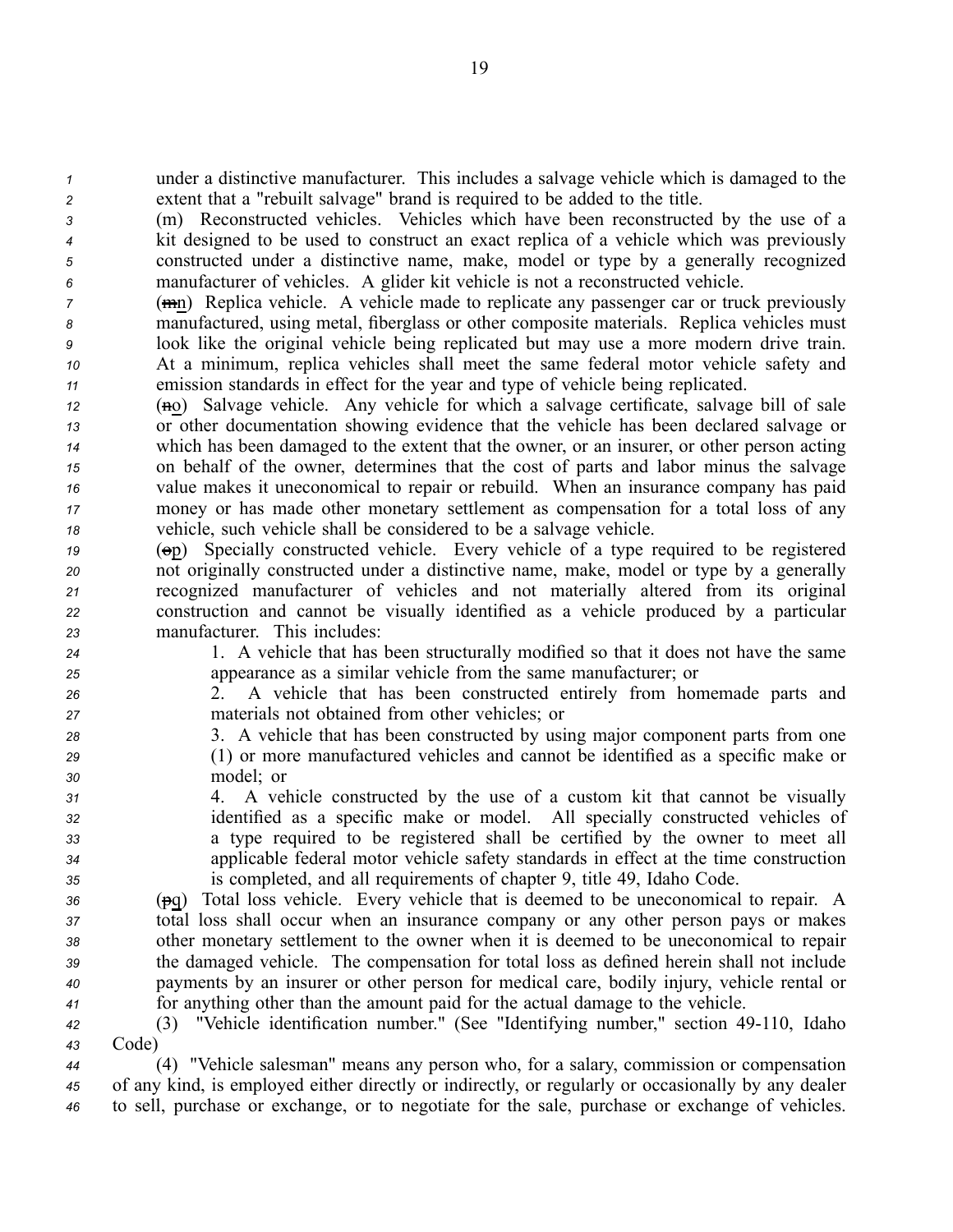*1* (See also "full-time salesman," section 49-107, Idaho Code, and "part-time salesman," section *<sup>2</sup>* 49117, Idaho Code)

*3* (5) "Vessel." (See section 67-7003, Idaho Code)

4 (6) "Veteran." (See section 65-502, Idaho Code)

*<sup>5</sup>* (7) "Violation" means <sup>a</sup> conviction of <sup>a</sup> misdemeanor charge involving <sup>a</sup> moving *<sup>6</sup>* traffic violation, or an admission or judicial determination of the commission of an infraction *<sup>7</sup>* involving <sup>a</sup> moving traffic infraction, excep<sup>t</sup> bicycle infractions.

*<sup>8</sup>* SECTION 19. That Section 49402, Idaho Code, be, and the same is hereby amended to *<sup>9</sup>* read as follows:

 49402. ANNUAL REGISTRATION. (1) The annual fee for operating each pickup truck, each neighborhood electric vehicle and each other motor vehicle having <sup>a</sup> maximum gross weight not in excess of eight thousand (8,000) pounds and that complies with the federal motor vehicle safety standards as defined in section 49-107, Idaho Code, shall be:

| 14 |  |
|----|--|
| 15 |  |
| 16 |  |
| 17 |  |
| 18 |  |
|    |  |

 There shall be twelve (12) registration periods, starting in January for holders of validation registration stickers numbered 1, and proceeding consecutively through December for holders of validation registration stickers numbered 12, each of which shall start on the first day of <sup>a</sup> calendar month and end on the last day of the twelfth month from the first day of the beginning month. Registration periods shall expire midnight on the last day of the registration period in the year designated by the validation registration sticker. The numeral digit on the validation registration stickers shall, as does the registration card, fix the registration period under the staggered plate system of Idaho for the purpose of reregistration and notice of expiration.

 A vehicle that has once been registered for any of the above designated periods shall, upon reregistration, be registered for the period bearing the same number, and the registration card shall show and be the exclusive proof of the expiration date of registration and licensing. Vehicles may be initially registered for less than <sup>a</sup> twelve (12) month period, or for more than <sup>a</sup> twelve (12) month period, and the fee prorated on <sup>a</sup> monthly basis if the fractional registration tends to fulfill the purpose of the monthly series registration system.

 (2) For all school buses operated either by <sup>a</sup> nonprofit, nonpublic school or operated pursuan<sup>t</sup> to <sup>a</sup> service contract with <sup>a</sup> school district for transporting children to or from school 36 or in connection with school approved activities, the annual fee shall be twenty-four dollars (\$24.00).

38 (3) For all motorcycles and motor-driven cycles which comply with the federal motor *<sup>39</sup>* vehicle safety standards, operated upon the public highways the annual fee shall be nine dollars *<sup>40</sup>* (\$9.00).

 (4) For operation of an allterrain vehicle, utility type vehicle or motorbike, excluding <sup>a</sup> motorbike with an engine displacement of fifty (50) cubic centimeters or less, on public lands, <sup>a</sup> restricted vehicle license plate fee pursuan<sup>t</sup> to section 49450, Idaho Code, shall be paid. In addition, the registration fee specified in section 67-7122, Idaho Code, shall be paid as provided in section 677122, Idaho Code. The registration and restricted vehicle license plate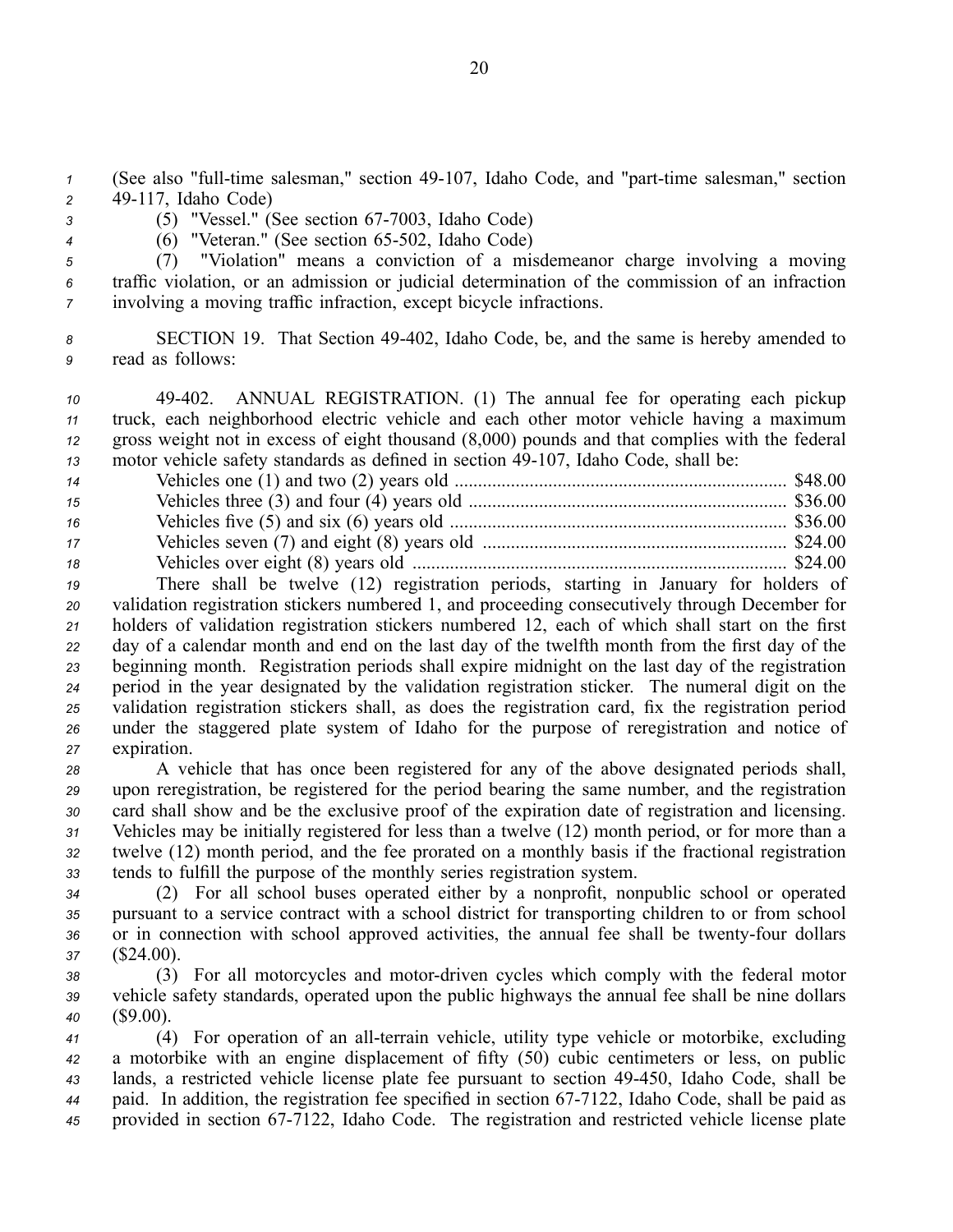*1* exemption provided in section 49-426(2), Idaho Code, applies to all-terrain vehicles, utility *<sup>2</sup>* type vehicles, motorbikes and motorcycles used for the purposes described in subsection (2) of *<sup>3</sup>* section 49426, Idaho Code.

*<sup>4</sup>* (5) For all motor homes the fee shall be as specified in subsection (1) of this section and 5 shall be in addition to the fees provided for in section 49-445, Idaho Code.

- 
- *<sup>6</sup>* (6) Registration fees shall not be subject to refund.

 (7) A financial institution or repossession service contracted to <sup>a</sup> financial institution repossessing vehicles under the terms of <sup>a</sup> security agreemen<sup>t</sup> shall move the vehicle from the place of repossession to the financial institution's place of business on <sup>a</sup> repossession plate. The repossession plate shall also be used for demonstrating the vehicle to <sup>a</sup> prospective 11 purchaser for a period not to exceed ninety-six (96) hours. The registration fees for repossession plates shall be as required in subsection (1) of this section for <sup>a</sup> vehicle one (1) and two (2) years old. All other fees required under chapter 4, title 49, Idaho Code, shall be in addition to the registration fee. The repossession plate shall be issued on an annual basis by the department.

 (8) In addition to the annual registration fee in this section, there shall be an initial 17 program fee of twenty-five dollars (\$25.00) and an annual program fee of fifteen dollars (\$15.00) for all special license plate programs for those license plates issued pursuan<sup>t</sup> to sections 49404A, 49407, 49408, 49409, 49414, 49416, 49418 and 49418D, Idaho Code. For special plates issued pursuan<sup>t</sup> to sections 49406 and 49406A, Idaho Code, there shall be 21 an initial program fee of twenty-five dollars (\$25.00) but there shall be no annual renewal fee. For special plates issued pursuan<sup>t</sup> to sections 49415C, 49415D, 49415E, 49416A, 49416B, 49416C, 49416D, 49416E, 49417, 49417A, 49417B, 49417C, 49417D, 49417E, 49418A, 49418B, 49418C, 49418E, 49419, 49419A, 49419B, 49419C, 49419D, 49420, 49420A, 49420B, 49420C, 49420D, 49420E and 49420G, Idaho Code, there shall be an 26 initial program fee of thirty-five dollars (\$35.00) and an annual program fee of twenty-five dollars (\$25.00). The fees contained in this subsection shall be applicable to all new special plate programs. The initial program fee and the annual program fee shall be deposited in the state highway account and shall be used to fund the cost of administration of special license plate programs, unless otherwise specified by law.

*<sup>31</sup>* (89) Any vehicle that does not meet federal motor vehicle safety standards shall not be *<sup>32</sup>* registered and shall not be permitted to operate on public highways of the state, as defined in *<sup>33</sup>* section 40117, Idaho Code, unless otherwise specifically authorized.

*<sup>34</sup>* SECTION 20. That Section 50909, Idaho Code, be, and the same is hereby amended to *<sup>35</sup>* read as follows:

 50909. RETENTION OF CITY RECORDS USING PHOTOGRAPHIC AND DIGITAL MEDIA. (1) A city officer may reproduce and retain documents in <sup>a</sup> photographic, digital or other nonpaper medium. The medium in which <sup>a</sup> document is retained shall accurately reproduce the document in paper form during the period for which the document must be retained and shall preclude unauthorized alteration of the document.

*<sup>41</sup>* (2) If the medium chosen for retention is photographic, all film used must meet the *<sup>42</sup>* quality standards of the American national standards institute (ANSI).

*<sup>43</sup>* (3) If the medium chosen for retention is digital, the medium must provide for *<sup>44</sup>* reproduction on paper at <sup>a</sup> resolution of at least two hundred (200) dots per inch.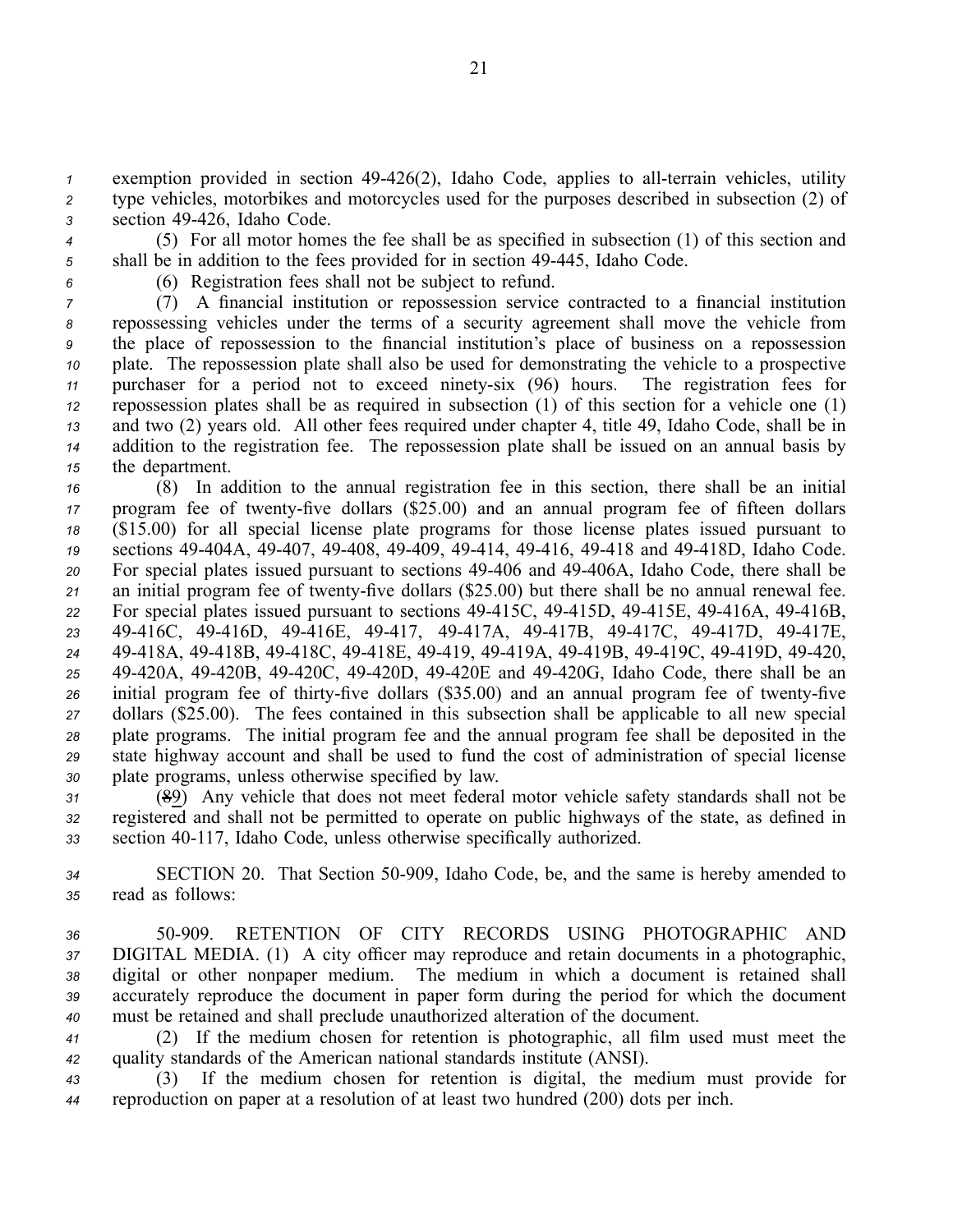(4) A document retained by the city in any form or medium permitted under this section shall be deemed an original public record for all purposes. A reproduction or copy of such <sup>a</sup> document, certified by the city clerk, shall be deemed to be <sup>a</sup> transcript or certified copy of the original and shall be admissible before any court or administrative hearing.

 (5) Once <sup>a</sup> paper document is retained in <sup>a</sup> nonpaper medium as authorized by this section, the original paper document may be disposed of or returned to the sender, excep<sup>t</sup> in <sup>7</sup> the case of "permanent<sup>"</sup> records," as defined in section 50-907, Idaho Code. Paper originals of permanen<sup>t</sup> records shall be retained by the city in perpetuity, or may be transferred to the Idaho state historical society's permanen<sup>t</sup> records repository upon resolution of the city council.

 (6) Whenever any record is reproduced by photographic or digital process as herein provided, it shall be made in duplicate, and the custodian thereof shall place one (1) copy in a fire-resistant vault, or off-site storage facility, and he shall retain the other copy in his office with suitable equipment for displaying such record at not less than original size and for making copies of the record.

*<sup>15</sup>* SECTION 21. That Section 542702, Idaho Code, be, and the same is hereby amended to *<sup>16</sup>* read as follows:

 542702. RECORDS OF PURCHASES OF SCRAP REQUIRED – CONTENTS. (1) Every scrap dealer shall keep <sup>a</sup> legible record describing scrap purchased by him from individuals together with the date and place of such purchase. In addition, the scrap dealer shall obtain from such individual from whom such purchase is made, the individual's name and address and shall make <sup>a</sup> legible record of the same. The records shall include the number of the driver's license of the individual from whom such scrap is purchased together with the license plate number of the vehicle in which he is transporting his scrap, as well as information from any receipts that are applicable. Provided however, for any purchase from an individual that is ten dollars (\$10.00) or less, the scrap dealer shall not be required to include in his records the number of the driver's license of the individual or the individual's license plate number of the vehicle in which such individual is transporting his scrap.

 (2) Such record and entries therein shall at all times be open to inspection and shall be produced upon reques<sup>t</sup> of the state police, by the sheriff of the county or any of his deputies, by any member of the police force in <sup>a</sup> city or town and any constable in the county in which the scrap dealer does business.

 (23) Every person who purchases or transports scrap obtained from another in an amount over one hundred (100) pounds shall be required to possess <sup>a</sup> receipt from the person from whom the scrap is obtained or possess <sup>a</sup> bill of lading for the scrap. A copy of this receipt or bill of lading shall be held by the transporter or purchaser, who shall make it available for inspection by the state police, the county sheriff or his deputies, or any member of <sup>a</sup> city police department that has proper jurisdiction.

38 SECTION 22. That Section 63-201, Idaho Code, be, and the same is hereby amended to *<sup>39</sup>* read as follows:

*<sup>40</sup>* 63201. DEFINITIONS. As used for property tax purposes in title 63, chapters 1 *<sup>41</sup>* through 23, title 63, Idaho Code, the terms defined in this section shall have the following *<sup>42</sup>* meanings, unless the context clearly indicates another meaning:

*<sup>43</sup>* (1) "Appraisal" means an estimate of property value for property tax purposes.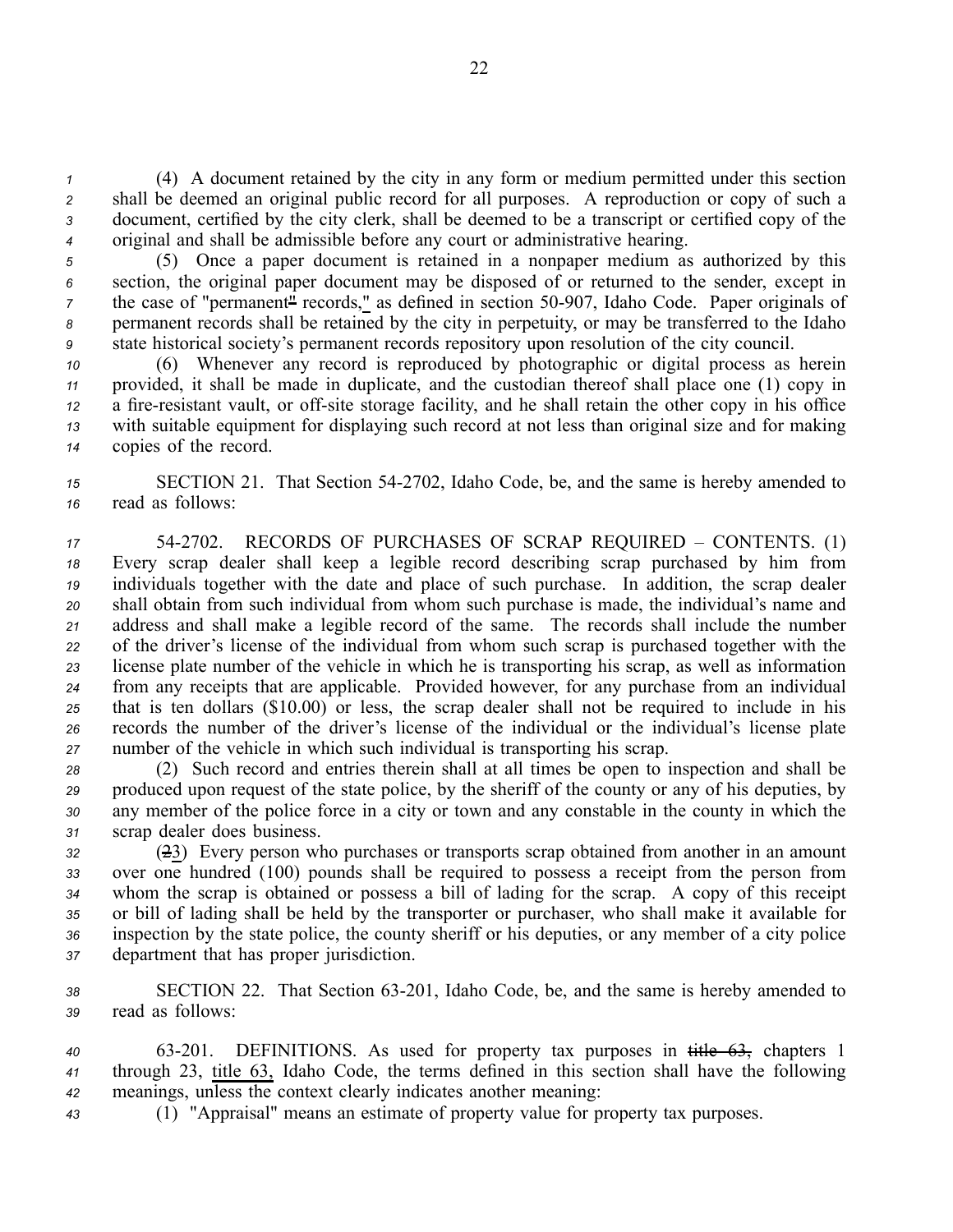*<sup>1</sup>* (a) For the purpose of estimated property value to place the value on any assessment roll,

*<sup>2</sup>* the value estimation must be made by the assessor or <sup>a</sup> certified property tax appraiser.

 (b) For the purpose of estimating property value to presen<sup>t</sup> for an appeal filed pursuan<sup>t</sup> to sections 63501A, 63407 and 63409, Idaho Code, the value estimation may be made by the assessor, <sup>a</sup> certified property tax appraiser, <sup>a</sup> licensed appraiser, or <sup>a</sup> certified appraiser or any party as specified by law.

*<sup>7</sup>* (2) "Bargeline" means those water transportation tugs, boats, barges, lighters and other *<sup>8</sup>* equipment and property used in conjunction with waterways for bulk transportation of freight *<sup>9</sup>* or ship assist.

*<sup>10</sup>* (3) "Cogenerators" means facilities which produce electric energy, and steam or forms of *<sup>11</sup>* useful energy which are used for industrial, commercial, heating or cooling purposes.

*<sup>12</sup>* (4) "Collection costs" are amounts authorized by law to be added after the date of *<sup>13</sup>* delinquency and collected in the same manner as property tax.

 (5) "Credit card" means <sup>a</sup> card or device, whether known as <sup>a</sup> credit card or by any other name, issued under an arrangemen<sup>t</sup> pursuan<sup>t</sup> to which <sup>a</sup> card issuer gives to <sup>a</sup> cardholder the privilege of obtaining credit from the card issuer or other person in purchasing or leasing property or services, obtaining loans, or otherwise.

*<sup>18</sup>* (6) "Debit card" means any instrument or device, whether known as <sup>a</sup> debit card or by *<sup>19</sup>* any other name, issued with or without <sup>a</sup> fee by an issuer for the use of the cardholder in *<sup>20</sup>* depositing, obtaining or transferring funds.

*<sup>21</sup>* (7) "Delinquency" means any property tax, special assessment, fee, collection cost, or *<sup>22</sup>* charge collected in the same manner as property tax, that has not been paid in the manner and *<sup>23</sup>* within the time limits provided by law.

*<sup>24</sup>* (8) "Electronic funds transfer" means any transfer of funds that is initiated by electronic *<sup>25</sup>* means, such as an electronic terminal, telephone, computer, ATM or magnetic tape.

 (9) "Fixtures" means those articles that, although once movable chattels, have become accessory to and <sup>a</sup> par<sup>t</sup> of improvements to real property by having been physically incorporated therein or annexed or affixed thereto in such <sup>a</sup> manner that removing them would cause material injury or damage to the real property, the use or purpose of such articles is integral to the use of the real property to which it is affixed, and <sup>a</sup> person would reasonably be considered to intend to make the articles permanen<sup>t</sup> additions to the real property. "Fixtures" includes systems for the heating, air conditioning, ventilation, sanitation, lighting and plumbing of such building. "Fixtures" does not include machinery, equipment or other articles that are affixed to real property to enable the proper utilization of such articles.

 (710) "Floating home" means <sup>a</sup> floating structure that is designed and built to be used, or is modified to be used, as <sup>a</sup> stationary waterborne residential dwelling, has no mode of power of its own, is dependent for utilities upon <sup>a</sup> continuous utility linkage to <sup>a</sup> source originating on shore, and has <sup>a</sup> permanen<sup>t</sup> continuous connection to <sup>a</sup> sewage system on shore.

 (811) "Improvements" means all buildings, structures, manufactured homes, as defined in section 394105(8), Idaho Code, mobile homes as defined in section 394105(9), Idaho Code, and modular buildings, as defined in section 394301(7), Idaho Code, erected upon or affixed to land, fences, water ditches constructed for mining, manufacturing or irrigation purposes, fixtures, and floating homes, whether or not such improvements are owned separately from the ownership of the land upon or to which the same may be erected, affixed or attached. The term <sup>45</sup> "improvements" also includes all fruit, nut-bearing and ornamental trees or vines not of natural growth, growing upon the land, excep<sup>t</sup> nursery stock.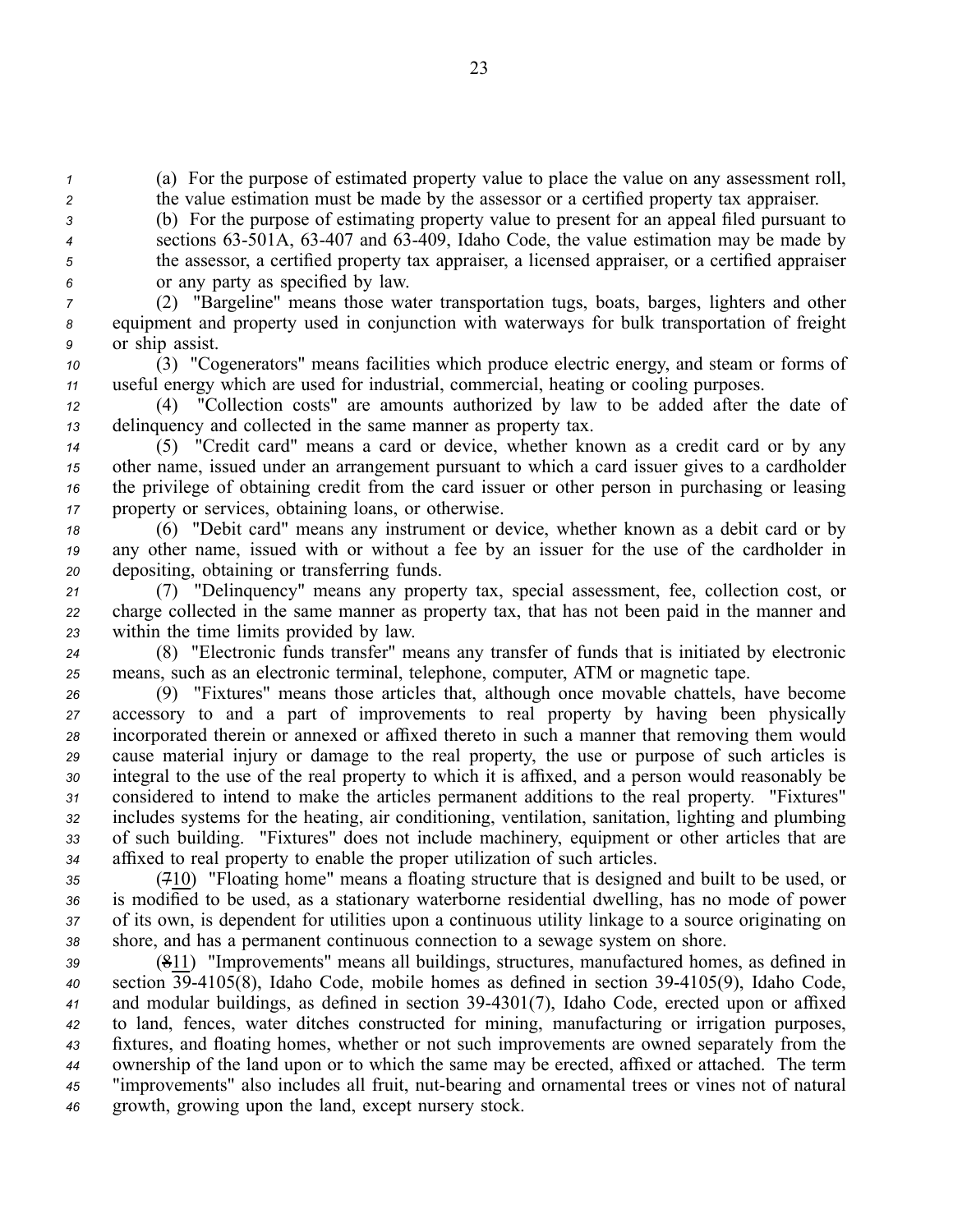*<sup>1</sup>* (1092) "Late charge" means <sup>a</sup> charge of two percen<sup>t</sup> (2%) of the delinquency.

 $2(1103)$  "Lawful money of the United States" means currency and coin of the United *<sup>3</sup>* States at par value and checks and drafts which are payable in dollars of the United States *<sup>4</sup>* at par value, payable upon demand or presentment.

*<sup>5</sup>* (124) "Legal tender" means lawful money as defined in subsection (113) of this section.

 13(1415) "Market value" means the amount of United States dollars or equivalent for which, in all probability, <sup>a</sup> property would exchange hands between <sup>a</sup> willing seller, under no compulsion to sell, and an informed, capable buyer, with <sup>a</sup> reasonable time allowed to consummate the sale, substantiated by <sup>a</sup> reasonable down or full cash payment.

 (1526) "Operating property" means real and personal property operated in connection with any public utility, railroad or private railcar fleet, wholly or partly within this state, and which property is necessary to the maintenance and operation of the public utility, railroad or private railcar fleet, and the roads or lines thereof, and includes all rights-of-way accompanied by title; roadbeds; tracks; pipelines; bargelines; equipment and docks; terminals; rolling stock; equipment; power stations; power sites; lands; reservoirs, generating plants, transmission lines, distribution lines and substations; and all title and interest in such property, as owner, lessee or otherwise. The term includes electrical generation plants under construction, whether or not owned by or operated in connection with any public utility. For the purpose of the appraisal, assessment and taxation of operating property, pursuan<sup>t</sup> to chapter 4, title 63, Idaho Code, the value of intangible personal property shall be excluded from the taxable value of operating 21 property in accordance with the provisions of section 63-602L, Idaho Code, and the value of personal property, other than intangible personal property, shall be excluded from the taxable 23 value of operating property in accordance with the provisions of section 63-602KK, Idaho *<sup>24</sup>* Code.

*<sup>25</sup>* (1637) "Party in interest" means <sup>a</sup> person who holds <sup>a</sup> properly recorded mortgage, deed *<sup>26</sup>* of trust or security interest.

*<sup>27</sup>* (1748) "Person" means any entity, individual, corporation, partnership, firm, association, *<sup>28</sup>* limited liability company, limited liability partnership or other such entities as recognized by *<sup>29</sup>* the state of Idaho.

*<sup>30</sup>* (1859) "Personal property" means everything that is the subject of ownership and that is *<sup>31</sup>* not included within the term "real property."

 (19620) "Private railcar fleet" means railroad cars or locomotives owned by, leased to, occupied by or franchised to any person other than <sup>a</sup> railroad company operating <sup>a</sup> line of railroad in Idaho or any company classified as <sup>a</sup> railroad by the interstate commerce commission and entitled to possess such railroad cars and locomotives excep<sup>t</sup> those possessed solely for the purpose of repair, rehabilitation or remanufacturing of such locomotives or railroad cars.

 (2071) "Public utility" means electrical companies, pipeline companies, natural gas distribution companies, or power producers included within federal law, bargelines, and water companies which are under the jurisdiction of the Idaho public utilities commission. The term also includes telephone corporations, as that term is defined in section 62-603, Idaho Code, excep<sup>t</sup> as hereinafter provided, whether or not such telephone corporation has been issued <sup>a</sup> certificate of convenience and necessity by the Idaho public utilities commission.

*<sup>44</sup>* This term does not include cogenerators, mobile telephone service or companies, nor does *<sup>45</sup>* it include pager service or companies, excep<sup>t</sup> when such services are an integral par<sup>t</sup> of services *<sup>46</sup>* provided by <sup>a</sup> certificated utility company nor does the term "public utility" include companies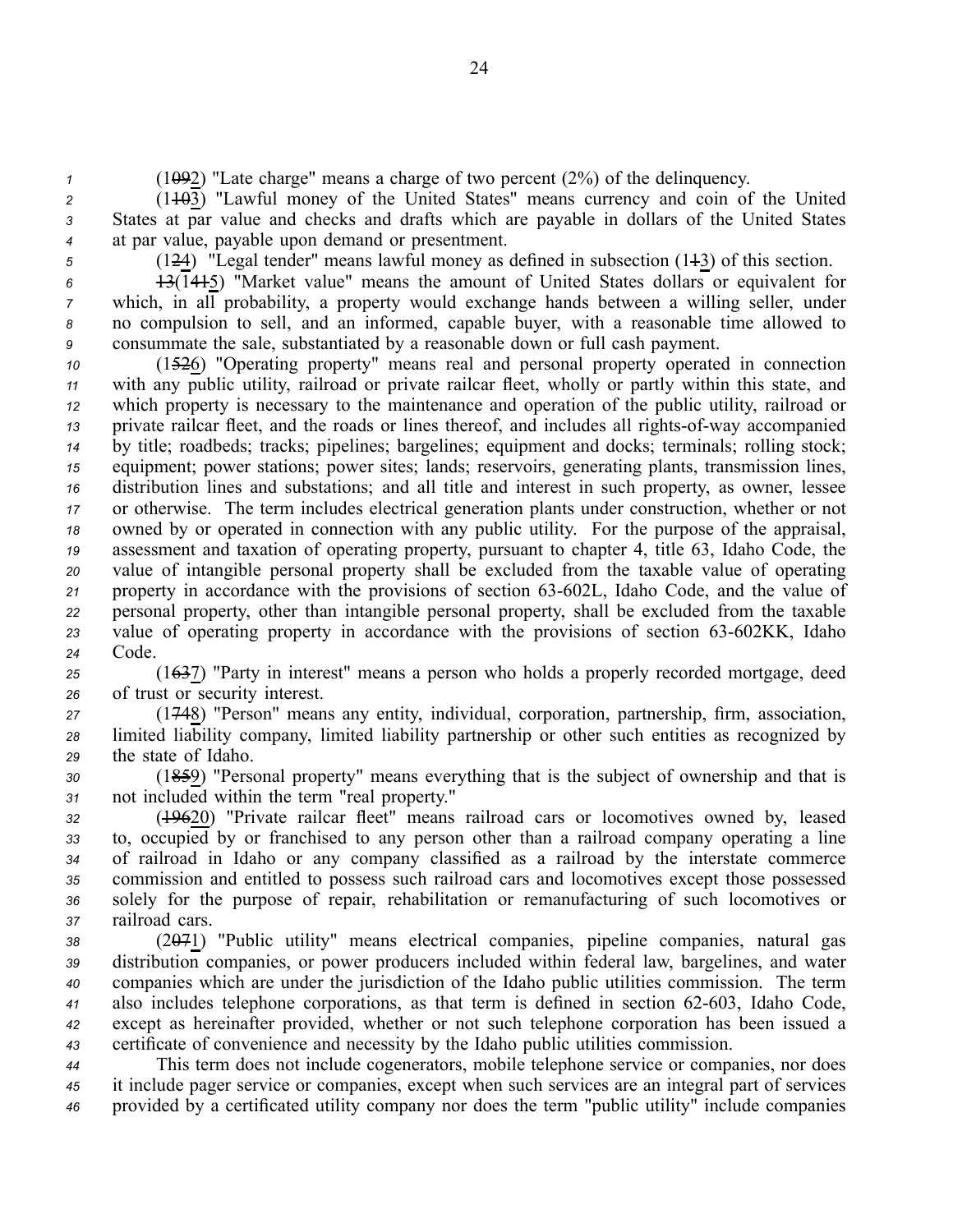*<sup>1</sup>* or persons engaged in the business of providing solely on <sup>a</sup> resale basis, any telephone or *<sup>2</sup>* telecommunication service which is purchased from <sup>a</sup> telephone corporation or company.

 (2182) "Railroad" means every kind of railway, whether its line of rails or tracks be 4 at, above or below the surface of the earth, and without regard to the kind of power used in moving its rolling stock, and shall be considered to include every kind of street railway, suburban railway or interurban railway excepting facilities established solely for maintenance and rebuilding of railroad cars or locomotives.

 (2293) "Real property" means land and all rights and privileges thereto belonging or any way appertaining, all quarries and fossils in and under the land, and all other property which the law defines, or the courts may interpret, declare and hold to be real property under the letter, spirit, intent and meaning of the law, improvements and all standing timber thereon, including standing timber owned separately from the ownership of the land upon which the 13 same may stand, except as modified in chapter 17, title 63, Idaho Code, and. Timber, forest, forest land, and forest products shall be defined as provided in chapter 17, title 63, Idaho Code.

 (2304) "Record owner" means the person or persons in whose name or names the 16 property stands upon the records of the county recorder's office. Where the record owners are husband and wife at the time of notice of pending issue of tax deed, notice to one (1) shall be deemed and imputed as notice to the other spouse.

*<sup>19</sup>* (2415) "Special assessment" means <sup>a</sup> charge imposed upon property for <sup>a</sup> specific *<sup>20</sup>* purpose, collected and enforced in the same manner as property taxes.

*<sup>21</sup>* (2526) "System value" means the market value for assessment purposes of the operating *<sup>22</sup>* property when considered as <sup>a</sup> unit.

*<sup>23</sup>* (2637) "Tax code area" means <sup>a</sup> geographical area made up of one (1) or more taxing *<sup>24</sup>* districts with one (1) total levy within the geographic area, excep<sup>t</sup> as otherwise provided by *<sup>25</sup>* law.

*<sup>26</sup>* (2748) "Taxing district" means any entity or unit with the statutory authority to levy <sup>a</sup> *<sup>27</sup>* property tax.

*<sup>28</sup>* (2859) "Taxable value" means market value for assessment purposes, less applicable *<sup>29</sup>* exemptions or other statutory provisions.

 (29630) "Transient personal property" is personal property, specifically such construction, logging or mining machinery and equipment which is kept, moved, transported, shipped, hauled into or remaining for periods of not less than thirty (30) days, in more than one (1) county in the state during the same year.

*<sup>34</sup>* (3071) "Warrant of distraint" means <sup>a</sup> warrant ordering the seizure of personal property *<sup>35</sup>* to enforce paymen<sup>t</sup> of property tax, special assessment, expense, fee, collection cost or charge *<sup>36</sup>* collected in the same manner as personal property tax.

*<sup>37</sup>* SECTION 23. That Section 63510, Idaho Code, be, and the same is hereby amended to *<sup>38</sup>* read as follows:

 63510. NOTIFICATION OF VALUATION DUE TO STATE TAX COMMISSION. (1) Prior to the first Monday of August the auditor of each county in the state shall notify the state tax commission of the net taxable value of all property situated within each taxing unit or district in the county from the property roll for the current year and shall provide an estimate of the net taxable value for each taxing unit or district from the current year's estimated subsequent and missed property rolls. Such notification shall also include an estimate of the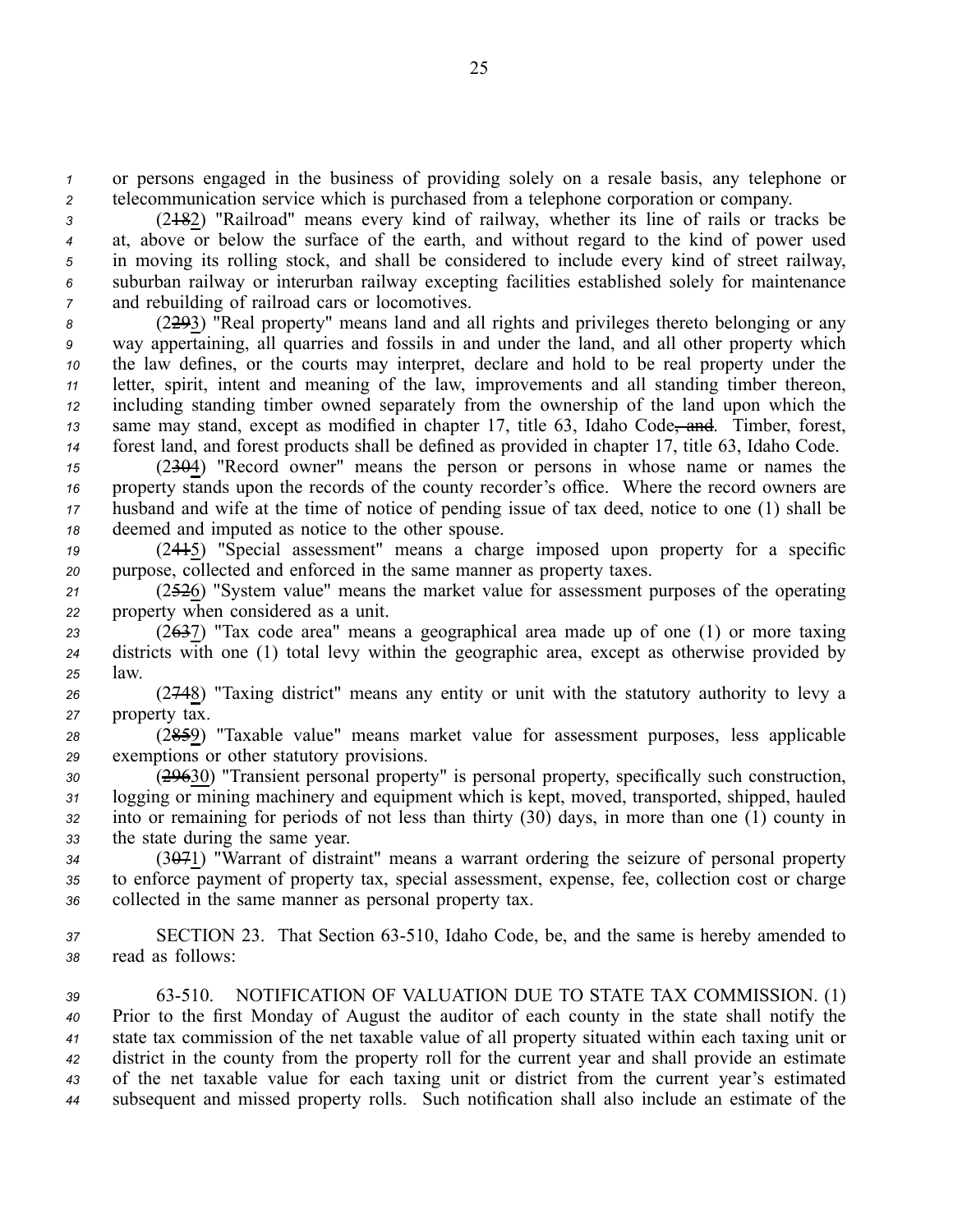*<sup>1</sup>* net taxable value within any area annexed during the immediate prior year to any taxing unit or *<sup>2</sup>* district.

 (2) Prior to the first Monday of March the auditor of each county in the state shall notify the state tax commission of the net taxable value of all property situated within each taxing unit or district in the county from the subsequent and missed property rolls. Such notification shall also include an estimate of the net taxable value within any area annexed during the immediate prior year, and listed on the subsequent or missed property roll, to any taxing unit or district.

 (3) The notification required in subsections (1) and (2) of this section shall be on forms prescribed and provided by the state tax commission and shall list separately the value exemp<sup>t</sup> from property taxation in accordance with section 63-602G, Idaho Code, and the value in excess of the equalized assessment valuation as shown on the base assessment roll in any revenue allocation area, pursuan<sup>t</sup> to chapters 20 and 29, title 50, Idaho Code.

*13* (4) For the purposes of this section, "taxing district," as defined in section 63-201(2748), *<sup>14</sup>* Idaho Code, shall include each incorporated city in each county, regardless of whether said city *<sup>15</sup>* certifies <sup>a</sup> property tax budget.

16 SECTION 24. That Section 63-1703, Idaho Code, be, and the same is hereby amended to *<sup>17</sup>* read as follows:

 631703. CERTAIN FOREST LANDS TO BE DESIGNATED FOR TAXATION BY OWNER – LIMITATIONS. For the purposes of appraisal, assessment and taxation under the provisions of this chapter, all forest lands in parcels of five (5) or more acres but less than five thousand (5,000), whether contiguous or not, as long as such parcels are held in common ownership, must be designated by the forest landowner to be subject to the provisions of either subsection (a) or (b) of this section. A forest landowner cannot have parcels designated under the provisions of both subsections (a) and (b) of this section at one (1) time. If the forest landowner fails to make <sup>a</sup> designation, his forest lands shall be subject to appraisal, assessment 26 and taxation under the provisions of section 63-1702, Idaho Code. Once a designation is made by the forest landowner, such designation must remain in effect until the designation period expires, unless the forest lands are transferred to another owner using <sup>a</sup> different taxing category; in such case, the taxing category of the transferred forest lands shall be the same as that maintained by the new owner.

 A forest landowner may change the designation of all forest lands in common ownership at the end of any designation period, subject to the recapture of any deferred taxes due as <sup>a</sup> result of such change. After January 1 and by December 31 of the tenth year of each designation period the forest landowner must notify the county assessor of any change in forest land designation. Failure to notify the county assessor will result in the continuation of the landowner's presen<sup>t</sup> designation until the end of the next designation period.

 Any substantial change in the use of forest lands not conforming with the definition 38 of forest land in section 63-1701, Idaho Code, during such ten (10) year period under the designations made in subsection (a) or (b) of this section shall be reported by the landowner to the county assessor within thirty (30) days of the change in use. Upon notification of the change in use, the assessor shall appraise, assess and tax those acres as provided by applicable laws and rules. Failure to notify the assessor of the change in use when forest lands have been designated as subject to the provisions of subsection (a) or (b) of this section shall cause forfeiture of such designation, and cause that property to be appraised, assessed and taxed as 45 provided in section 63-1702, Idaho Code.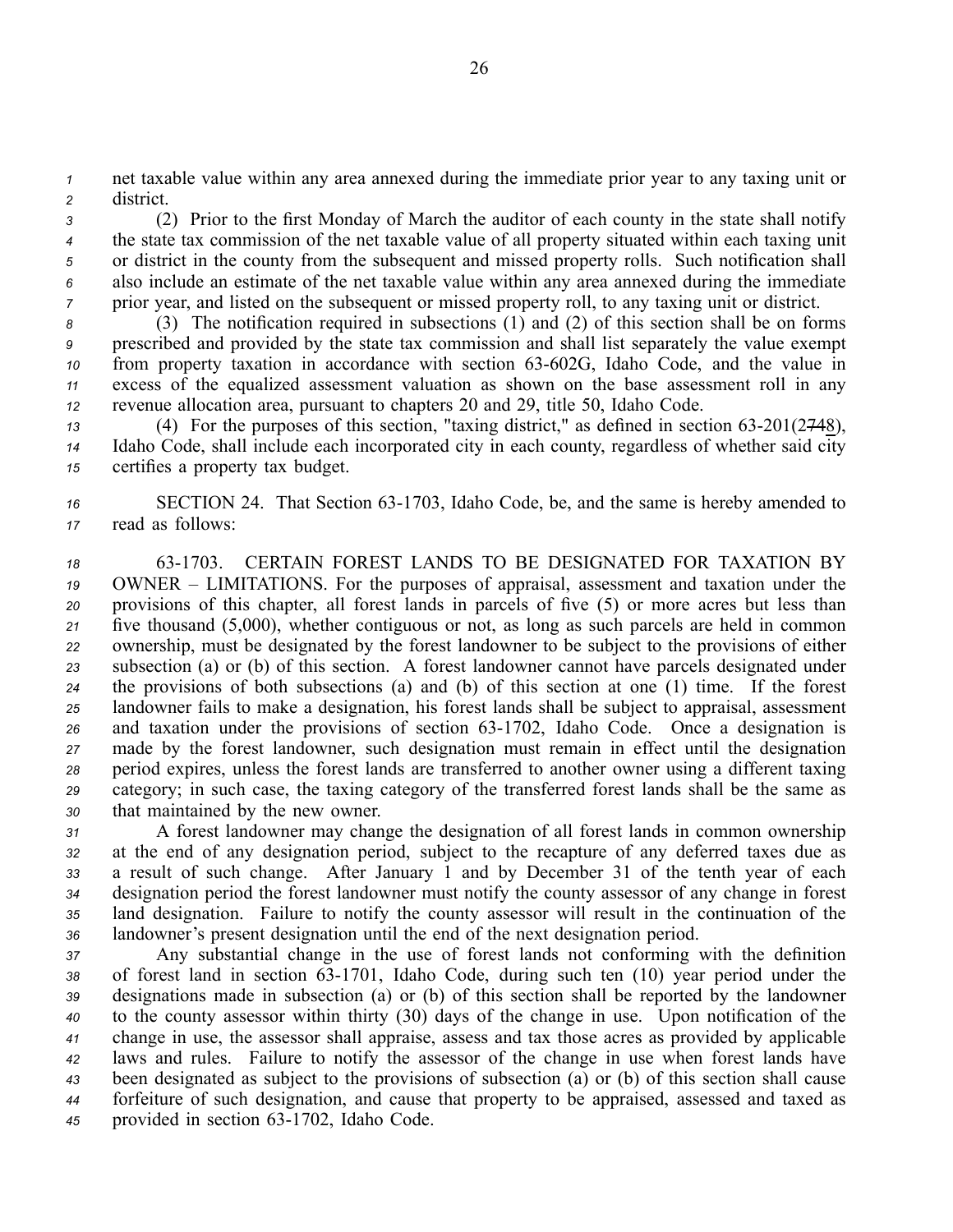Forest lands designated for assessment pursuant to the provisions of section 63-1706, Idaho Code, shall be subject to the recapture of deferred taxes upon removal of such designation, <sup>a</sup> substantial change in use, or ownership transfer, excep<sup>t</sup> that there shall be no recapture initiated upon ownership transfer of forest lands designated as subject to the 5 provisions of section 63-1706, Idaho Code, to a landowner with forest lands already designated <sup>6</sup> as subject to the provisions of section 63-1706, Idaho Code, prior to the transfer, or who so designates his lands to be subject to the provisions of section 63-1706, Idaho Code. In the event paymen<sup>t</sup> is offered or made, it shall be accepted by the county treasurer and applied in the manner of paymen<sup>t</sup> of other property tax.

 The dollar amount of deferred taxes subject to recapture shall be determined by the county assessor by applying current tax levies against the current values that would have been in effect if the lands were subject to appraisal and assessment during the current year under the provisions of section 63-1705, Idaho Code, if there has been a change in ownership or a removal of designation, or section 631702, Idaho Code, if there has been <sup>a</sup> change in use with no change in ownership, which amount shall be multiplied by the number of years that the 16 lands have been subject to the designation under section 63-1706, Idaho Code. The amount of the deferred tax shall accrue through designation periods, up to <sup>a</sup> maximum of ten (10) years, and shall apply to the most recent ten (10) years in which the parcel has been designated under <sup>19</sup> the provisions of section 63-1706, Idaho Code. A credit shall be allowed for taxes actually 20 paid under the provisions of section 63-1706, Idaho Code, for an identical ten (10) year period, up to the total amount of the deferred taxes. All deferred amounts shall be <sup>a</sup> lien against the land. Deferred tax amounts shall be calculated by the county assessor on forms prescribed by the state tax commission. Deferred tax amounts shall be supplied by the county assessor to the county treasurer by May 15 of the year following conveyance or within thirty (30) days of removal of designation, or of learning of <sup>a</sup> change in use. All deferred tax amounts shall be due and payable to the county treasurer on demand and shall become delinquent if not paid by the demand due date specified by the county treasurer on the forms prescribed by the state tax commission. If the deferred tax is not paid as provided above, the paymen<sup>t</sup> becomes delinquent 29 and subject to late charges, and interest in the amounts provided in sections  $63-201$  (1<del>09</del>2) 30 and 63-1001, Idaho Code, and subject to collection in the manner as set forth in chapter 10, title 63, Idaho Code. Estimated deferred tax amounts may be held by the county treasurer in <sup>a</sup> tax anticipation account from the date of conveyance until June 1 of the year following conveyance.

*<sup>34</sup>* The county treasurer shall cause the deferred taxes and any penalty and interest paid *<sup>35</sup>* pursuan<sup>t</sup> to the provisions of this section to be apportioned to the various taxing authorities *<sup>36</sup>* within which the property subject to the tax is located in the same manner as property taxes.

 (a) A forest landowner may choose to have his forest land assessed, appraised and taxed 38 under the provisions of section 63-1705, Idaho Code, by filing such choice with the county assessor on <sup>a</sup> form prescribed by the state tax commission. Designation filed pursuan<sup>t</sup> to section 631705, Idaho Code, shall become effective the first day of January following the year of designation.

 (b) A forest landowner may choose to have his forest land assessed, appraised and taxed 43 under the provisions of section 63-1706, Idaho Code, by filing such choice with the county assessor on <sup>a</sup> form prescribed by the state tax commission. Designation filed pursuan<sup>t</sup> to section 631706, Idaho Code, shall become effective the first day of January following the year of designation.